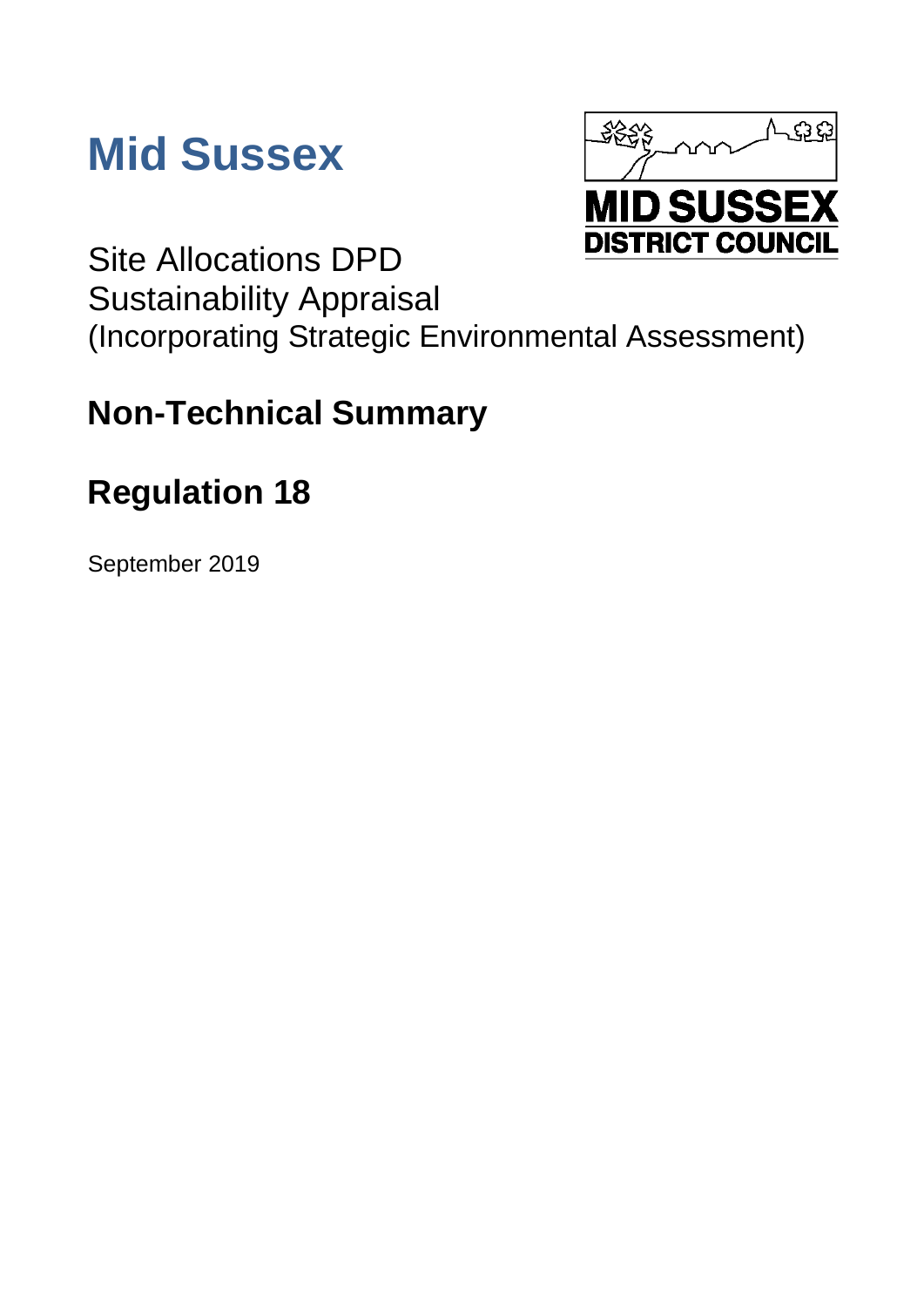# **Contents**

# **Tables**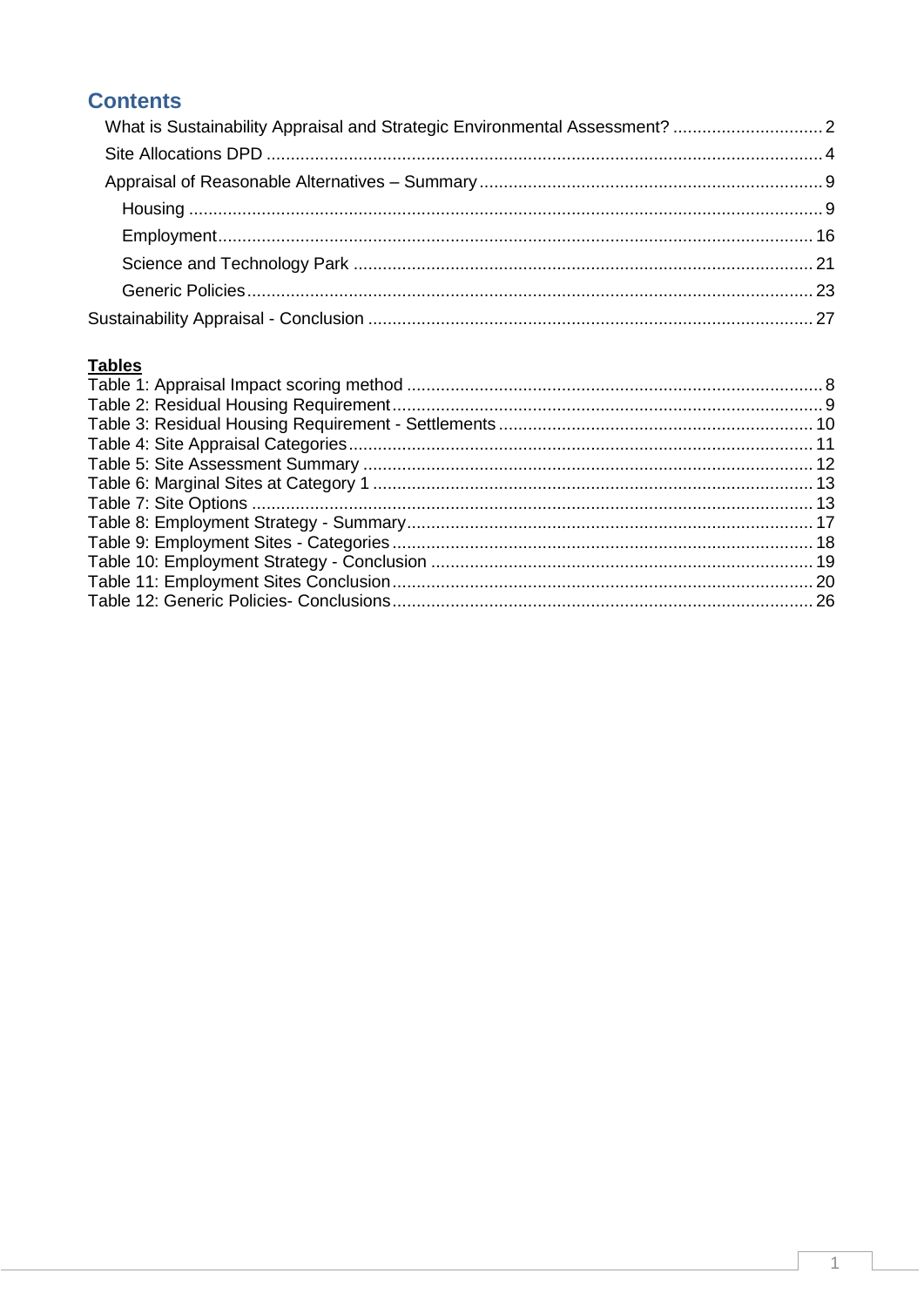# **Site Allocations DPD – Regulation 18 Sustainability Appraisal: Non-Technical Summary September 2019**

# <span id="page-2-0"></span>**What is Sustainability Appraisal and Strategic Environmental Assessment?**

- 1.1. Sustainable development is defined as "development that meets the needs of the present without compromising the ability of future generations to meet their own needs"<sup>1</sup>. It is about ensuring better quality of life for everyone, now and for generations to come. The three key strands of sustainability and therefore sustainable development are:
	- Social
	- **•** Environmental
	- Economic

## Sustainability Appraisal (SA) and Strategic Environmental Assessment (SEA)

1.2. This Sustainability Appraisal (SA) report is a requirement of the Planning and Compulsory Purchase Act 2004 (Section 19). Section 39 of the Act requires Development Plan Documents (DPDs) to be prepared with a view to contributing to the achievement of sustainable development. The Sustainability Appraisal report is a tool to demonstrate how social, environmental and economic issues have been considered during production of the Site Allocations DPD – promoting sites, strategy or policy that is sustainable, and ruling out sites, strategy or policy which is deemed unsustainable. Undertaking this process can improve the overall sustainability of the Site Allocations DPD, whilst documenting how the plan meets the legal and policy requirements. The SA report also contains the elements required by the Strategic Environmental Assessment (SEA) directive as set out in the European Directive 2001/42/EC, adopted into UK law as the "Environmental Assessment of Plans or Programmes Regulations 2004".

# **The Sustainability Appraisal Report**

- 1.3. The Sustainability Appraisal and SEA follow an iterative process, providing a view of the likely implications on sustainable development of different options for site allocations in the Site Allocations DPD as well as any generic policies that the document may contain. The findings of this work have been taken into consideration in determining the content of the Site Allocations DPD and are documented within this report. This process will be repeated at all formal stages of the Site Allocations DPD.
- 1.4. The Sustainability Appraisal process, along with the Strategic Environmental Assessment process, has widened the range of issues and options considered in formulating the proposals for the Site Allocations DPD, in particular by focussing attention on the need to consider a range of potential social, economic and environmental effects. In turn, this has enabled the most sustainable policy approaches to be identified for inclusion within the Site Allocations DPD.

# **How to Comment on This Report**

-

1.5. The Site Allocations DPD, along with the accompanying Sustainability Appraisal report, will be made available for public consultation for a minimum period of 6 weeks. All comments received on both of these reports will be taken into consideration in preparing the final Plan to be submitted to the Secretary of State.

<sup>&</sup>lt;sup>1</sup> The Report of the Brundtland Commission, 1987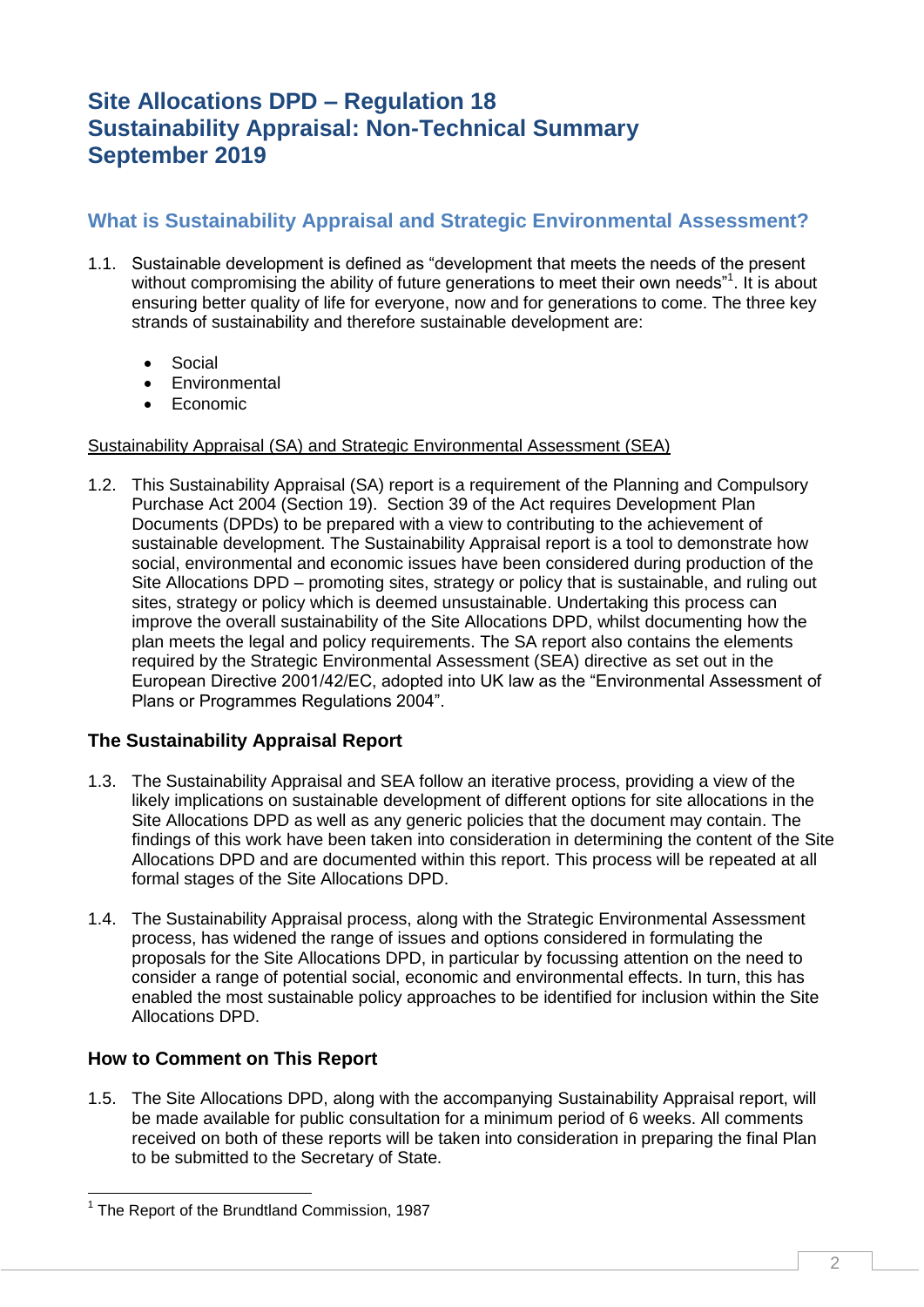1.6. If you wish to comment on these documents, these should be sent to:

#### **Email:**

[LDFConsultation@midsussex.gov.uk](mailto:LDFConsultation@midsussex.gov.uk)

#### **Online:**

<https://www.midsussex.gov.uk/planning-building/development-plan-documents/>

#### **Post:**

Planning Policy and Economic Development Mid Sussex District Council **Oaklands** Oaklands Road Haywards Heath West Sussex RH16 1SS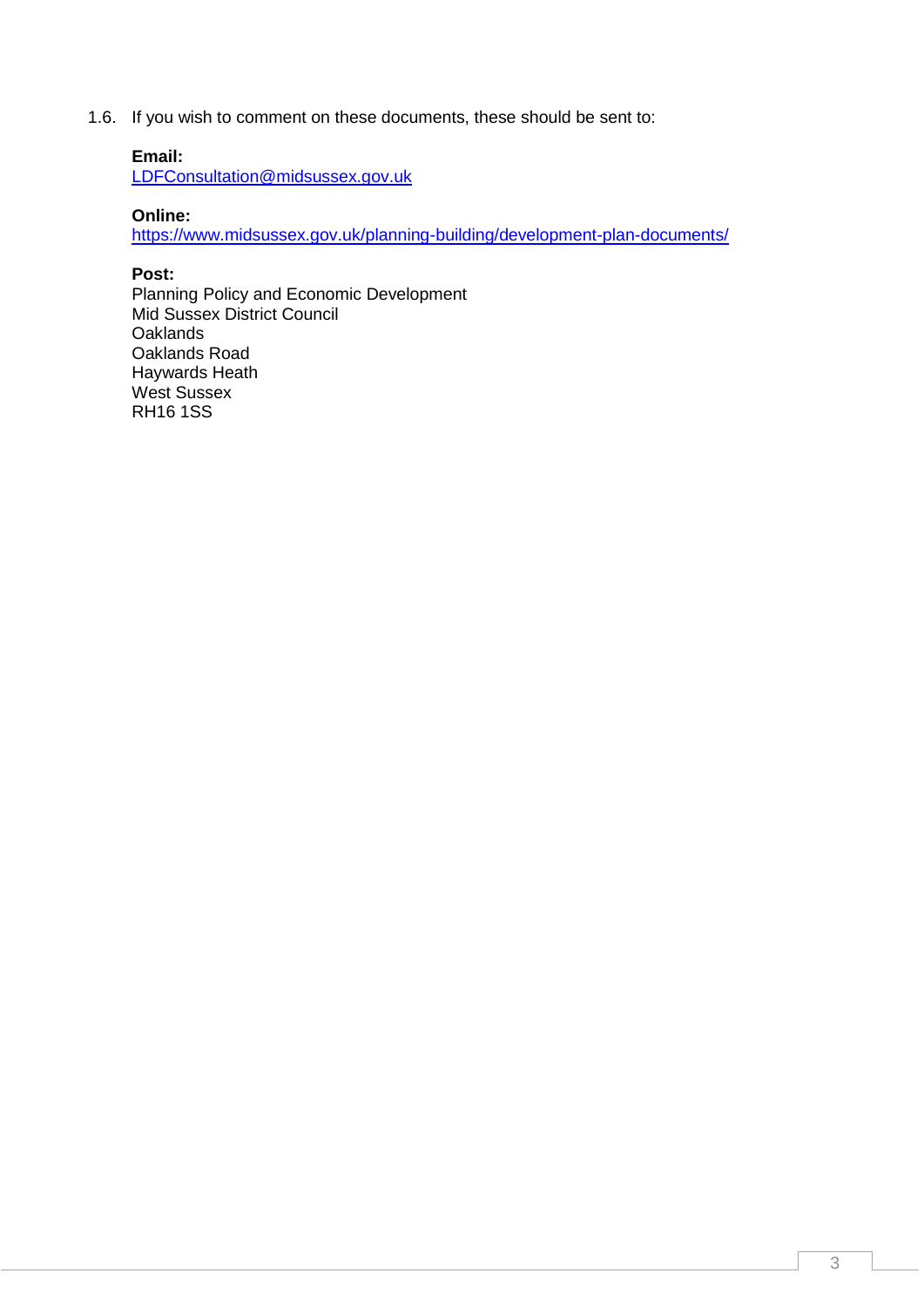# <span id="page-4-0"></span>**Site Allocations DPD**

- 1.7. The Mid Sussex District Plan 2014-2031 was adopted in March 2018. The District Plan shapes the future of Mid Sussex by providing a framework for new development, employment growth, infrastructure, and measures to protect the countryside and other valuable assets. The District Plan was accompanied by its own Sustainability Appraisal/Strategic Environmental Assessment (SA/SEA) to ensure the Plan was the most sustainable given all reasonable alternatives.
- 1.8. The Mid Sussex District Plan identified:
	- A total housing need of 16,390 homes for the period 2014-2031; inclusive of a contribution towards meeting unmet housing need in neighbouring authorities (policies **DP4:** Housing and **DP6:** Settlement Hierarchy)
	- Strategic Housing Allocations at Burgess Hill (**DP8 – DP9**), Hassocks (**DP11**) and Pease Pottage (**DP10**)
	- A total of 25ha employment space (policy **DP1:** Sustainable Economic Development).
- 1.9. Whilst the majority of the housing need has been planned for within the District Plan (either through completions, committed sites (those with allocations of planning permission) or the strategic sites listed above), there is a residual housing need.
- 1.10. Policy **DP4: Housing** identifies this 'residual need' and commits the Council to preparing a Site Allocations DPD in order to allocate sufficient sites to meet it. The DPD is also able to identify sites for other uses, such as employment, to meet any remaining need that was not identified within the District Plan.
- 1.11. The residual housing need figure has now been updated, and shows that the Site Allocations DPD will be required to plan for a minimum of 1,507 dwellings. The employment need position has also been updated, to take account of up-to-date employment forecasts and any changes since the District Plan was adopted. This work identifies a need for an additional 10- 15ha of employment land.
- 1.12. The District Plan sets out a commitment for the Council to prepare a Sites DPD, which has four main aims, which are:
	- i) to allocate sufficient housing sites to address the residual necessary to meet the identified housing requirement for the district up to 2031 in accordance with the Spatial Strategy set out in the District Plan;
	- ii) to allocate sufficient employment land to meet the residual need and in line with policy requirements set out in District Plan Policy DP1: Sustainable Economic Development;
	- iii) to allocate a site for a Science and Technology Park west of Burgess Hill in line with policy requirements set out in District Plan Policy DP1: Sustainable Economic Development, and
	- iv) to set out additional Strategic Policies necessary to deliver sustainable development.
- 1.13. The purpose of the Site Allocations DPD is therefore to plan for a minimum of 1,507 dwellings and 10-15ha of employment land by allocating sufficient sites.

# **Methodology**

1.14. To undertake a Sustainability Appraisal of the Site Allocations DPD, the council collected data about the district on social, environmental and economic issues. This is known as the 'baseline' and is documented in section 3 of the main report. This information enables the current (and potential future) social, environmental and economic issues facing the district to be established. The baseline consists of quantitative data as well as qualitative data – a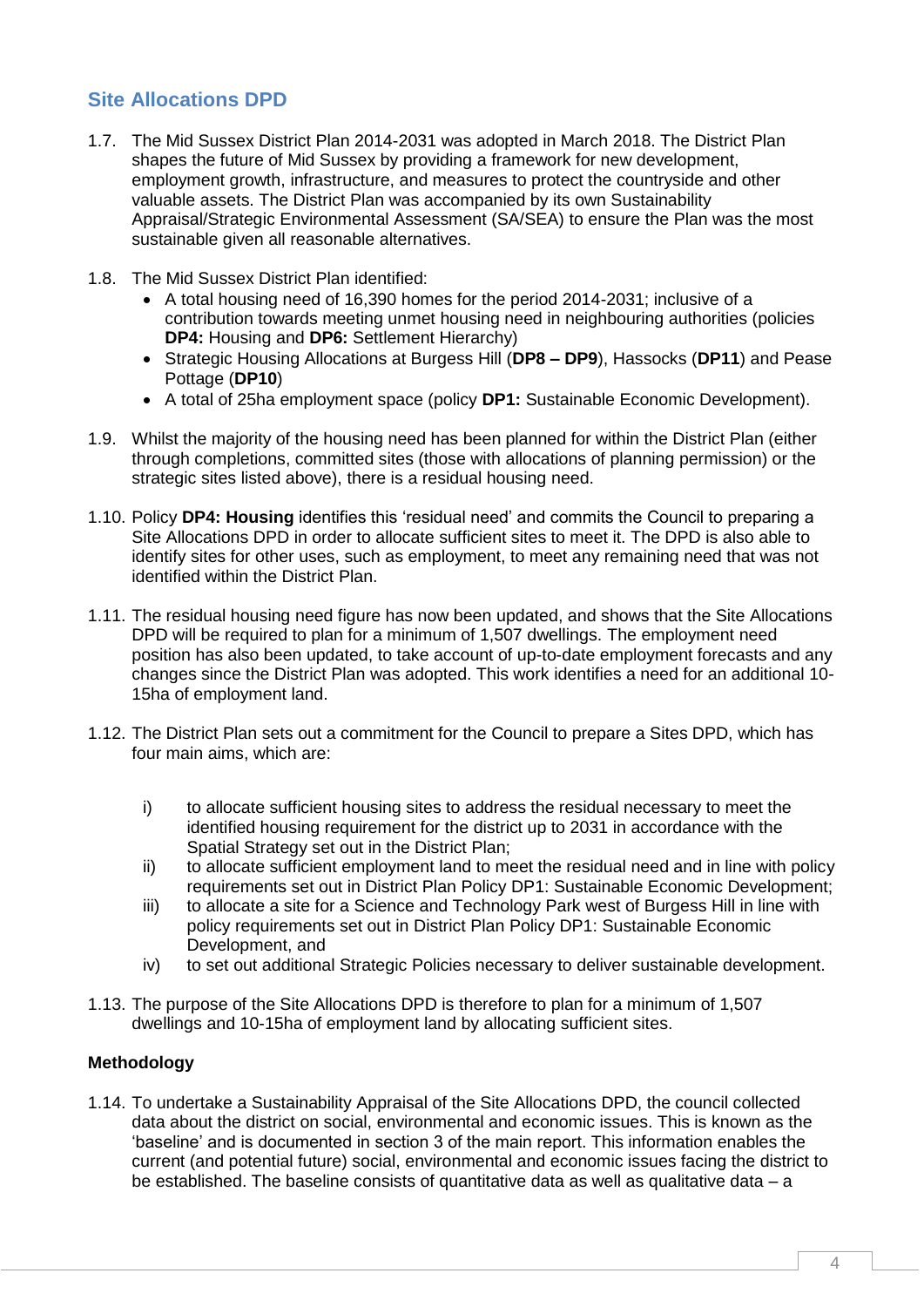review of all plans, programmes and policies that impact upon the Site Allocations DPD was also established to form a picture of the issues and challenges facing the district.

- 1.15. From this information, it was possible to identify sustainability objectives that the emerging policy options within the Site Allocations DPD would be assessed against. Indicators were linked to each of the objectives to enable any potential impacts from policies to be quantified and monitored in the future.
- 1.16. The report accompanies the Regulation 18 Site Allocations DPD. This builds upon an earlier 'Scoping Report' which set out the baseline and proposed objectives and indicators. In accordance with regulations, this document was subject to a 5-week consultation with statutory environmental bodies and their comments were taken into account when drafting the Regulation 18 Sustainability Appraisal.

#### **Current Sustainability Issues**

1.17. From the examination of the baseline data and plans, programmes and policies that could influence the Site Allocations DPD it was possible to identify the current sustainability issues faced by the district. These issues are summarised as follows:

#### **Social**

- an increasing population, and the need for additional infrastructure<sup>2</sup> capacity or improvements in order to meet the needs of new households;
- An ageing population is likely to increase the demands on health and social care, in particular the need for residential nursing care.
- a changing and aging population, that may create potential gaps in the jobs market and the need for the District's housing stock to be fit to meet future needs;
- need for affordable housing cannot be met by existing or planned supply and therefore new affordable housing must be built to meet needs;
- House prices in Mid Sussex are high relative to average incomes, and this causes affordability issues, particularly for young people.
- primary care provision in the form of community health services will need to be improved in all the major settlements in the District
- existing school capacity issues will need to be addressed
- Car ownership and use is high, contributing to congestion and climate change. This may be a reflection of high average income, or limited access to public transport in the rural areas.
- high vehicle ownership and the potential for highway congestion arising from development, opportunities to promote sustainable modes of transport and interventions and schemes that mitigate the impact of developments on the transport network and environment should be encouraged
- Ease of access to existing facilities and services is an issue for many residents in Mid Sussex, particularly those in rural areas. There are some pockets of deprivation in the District mostly in relation to access to local community services – this can create social exclusion.
- low levels of crime should be further reduced where possible through designing the built environment so that opportunities for crime are removed
- demand for leisure facilities will increase in the future so it is important that there are sufficient indoor and outdoor leisure activities and premises to cater for both resident and visitor requirements

 2 Includes roads and other transport facilities; flood defences; schools and other educational facilities; medical facilities; sporting and recreational facilities; and open space.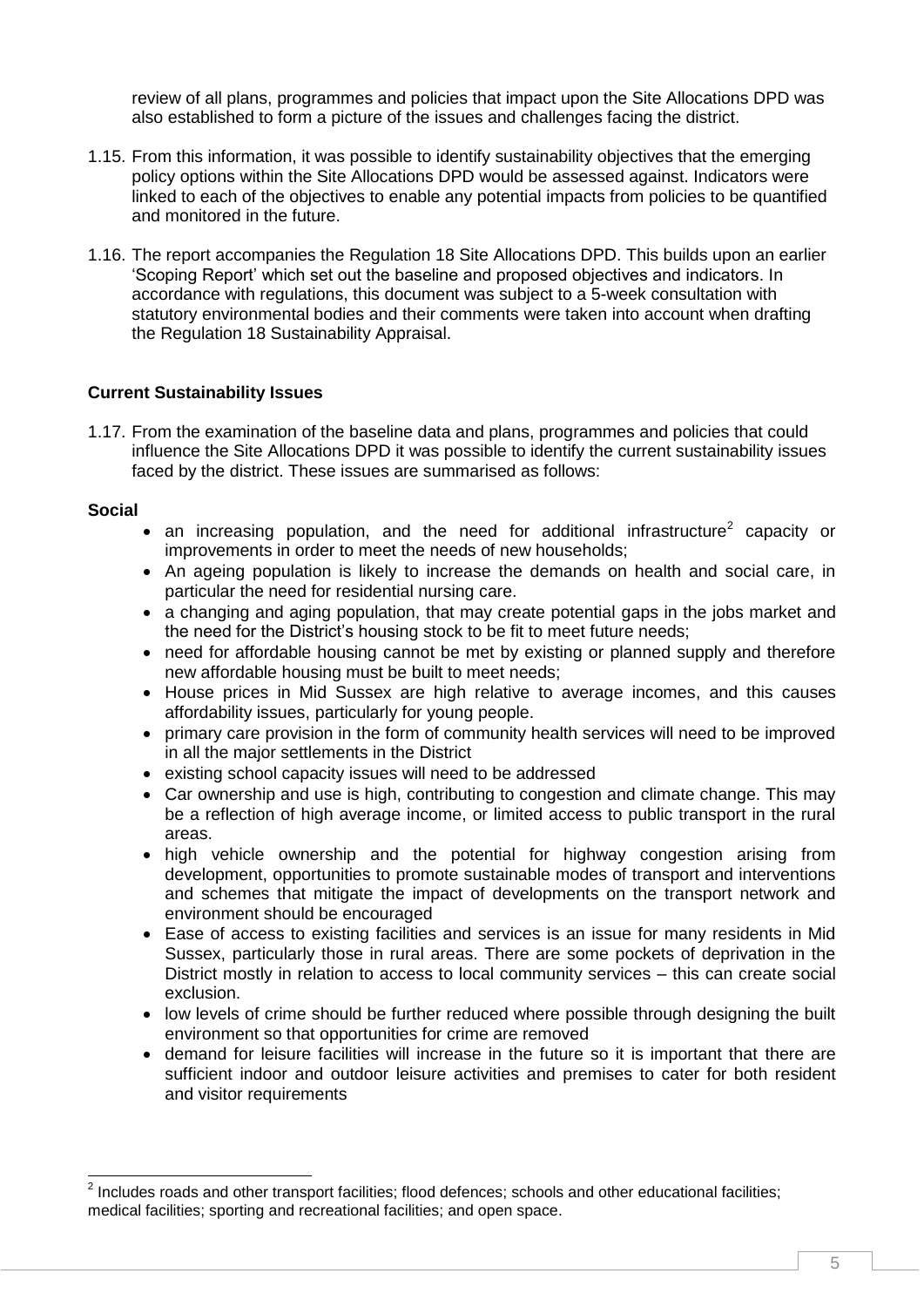## **Environmental**

- There is a need to encourage sustainable, attractive and inclusive communities to ensure that the District continues to benefit from good health and an attractive natural and built environment.
- The need to maintain and enhance the high quality natural, built and historic environment and biodiversity of the District.
- Water usage is increasing, putting further pressure on water resources, which is further exacerbated by climate change.
- Water quality, both in watercourses and aquifers, needs to be maintained and enhanced.
- Flood risk is an issue for the District, in particular relating to surface water drainage from new developments.
- The amount of waste produced in Mid Sussex is increasing, while at the same time, the land available to dispose of waste (landfill) is reducing. However, this is seen as the most unsustainable option by which to manage waste. Recycling rates are increasing.
- There is a need to promote more sustainable forms of development that are energy and resource efficient, and increase the environmental as well as economic 'self-sufficiency' of communities within Mid Sussex and its ability to adapt to climate change.

## **Economic**

- Mid Sussex has a relatively high level of in and out commuting for work, which impacts on traffic and environmental quality. Whilst it is recognised that commuters make a significant financial contribution to the District, it is important that appropriate employment opportunities are promoted within the District to ensure people who live locally can work locally.
- The downturn in the rural economy in recent years. Although the relatively small growth in businesses within the District shows that this may be improving, this needs to be maintained
- There are already infrastructure deficits in sewerage and water supply, transport, open space and sports/ play provision, and there are public concerns that further development will exacerbate these problems.
- The District's three town centres would benefit from regeneration and renewal so that they can be attractive retail, leisure and commercial hubs each with their own distinctive character.

#### **Sustainability Framework – Objectives and Indicators**

- 1.18. By taking the above issues it was possible to identify sustainability objectives for the district. These objectives were used to assess how the various policy options (known as ' reasonable alternatives') being explored for the Site Allocations DPD would contribute to the objectives of sustainability. The set of indicators could also be used to devise a monitoring framework for assessing how the policy proposals affect the objectives upon adoption of the Site Allocations DPD.
- 1.19. A total of 16 Sustainability Objectives were devised:

# **SOCIAL**

- **1 To ensure that everyone has the opportunity to live in a home suitable for their needs and which they can afford**
- **2 To improve the access to health, leisure and open space facilities and reduce inequalities in health.**
- **3 To maintain and improve the opportunities for everyone to acquire the skills needed to find and remain in work and improve access to educational facilities.**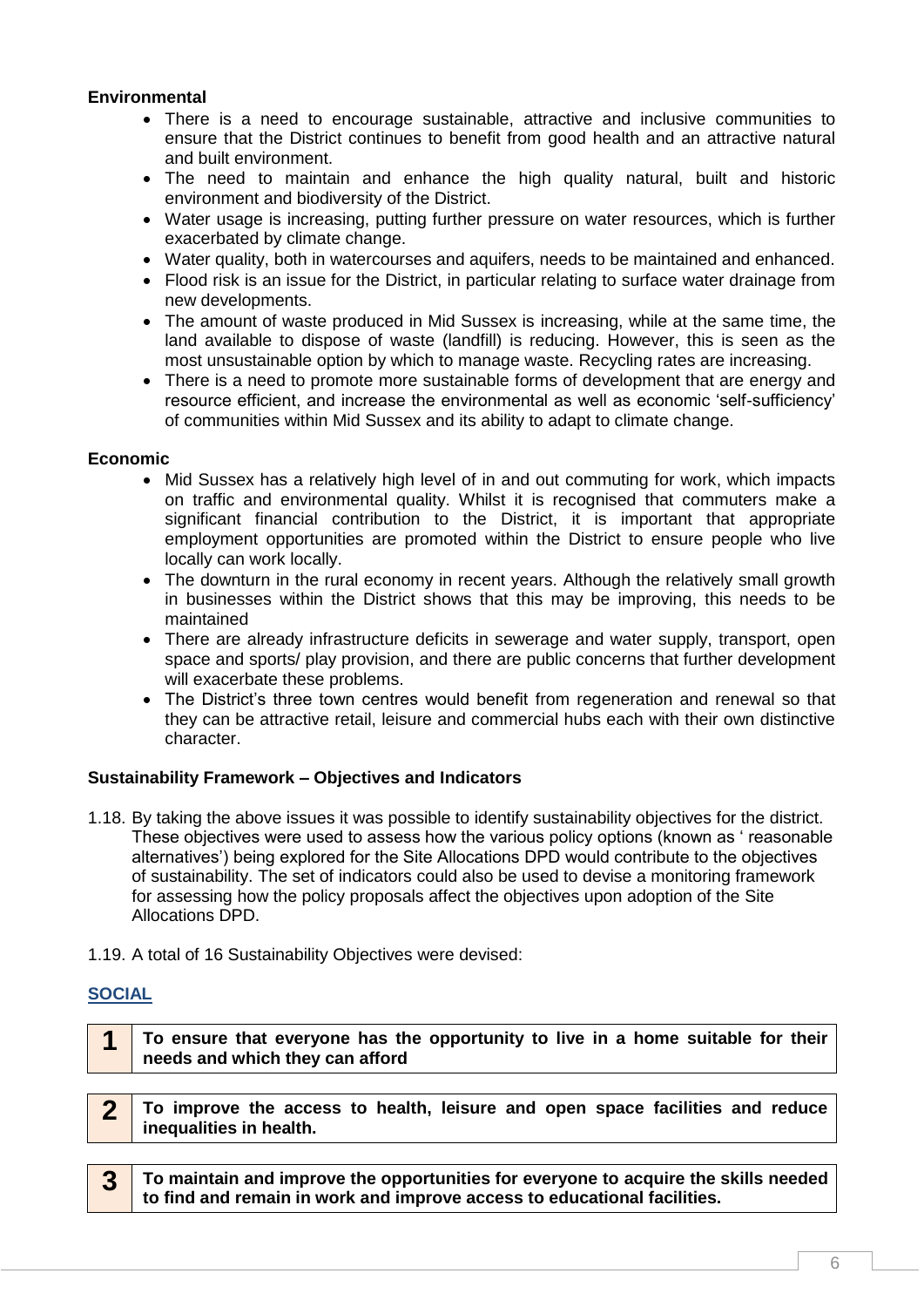- **4 To improve access to retail and community facilities.**
- **5 To create safe and crime resistant communities, and encourage social cohesion, reduce inequality. Promote integration with existing town/village, and retain separate identities.**

## **ENVIRONMENTAL**

- **6 To ensure development does not take place in areas of flood risk, or where it may cause flooding elsewhere (taking into account and aiming to reduce the potential impact of climate change), thereby minimising the detrimental impact to public wellbeing, the economy and the environment from flood events. (SEA)**
- **7 To improve efficiency in land use through the re-use of previously developed land and existing buildings, including re-use of materials from buildings, and encourage urban renaissance.**
	- **8 To conserve and enhance the District's biodiversity. (SEA)**
	- **9 To protect, enhance and make accessible for enjoyment, the District's countryside and ensure no harm to protected landscapes. (SEA)**
- **10 To protect, enhance and make accessible for enjoyment, the District's historic environment. (SEA)**
- 11 To reduce road congestion and pollution levels by improving travel choice, and **reducing the need for travel by car, thereby reducing the level of greenhouse gases from private cars and their impact on climate change. (SEA)**
- **12 To increase energy efficiency and the proportion of energy generated from renewable sources in the District, utilise sustainably produced and local products in new developments where possible, and reduce waste generation and disposal**
- **13** To maintain and improve the water quality of the District's watercourses and aquifers, **and to achieve sustainable water resources management. (SEA)**

# **ECONOMIC**

**14 To encourage the regeneration and prosperity of the District's existing Town Centres and support the viability and vitality of village and neighbourhood centres.**

**15 To ensure high and stable levels of employment so everyone can benefit from the economic growth of the District.**

**16** To sustain economic growth and competitiveness across the District, protect existing **employment space, and to provide opportunities for people to live and work within their communities therefore reducing the need for out-commuting.**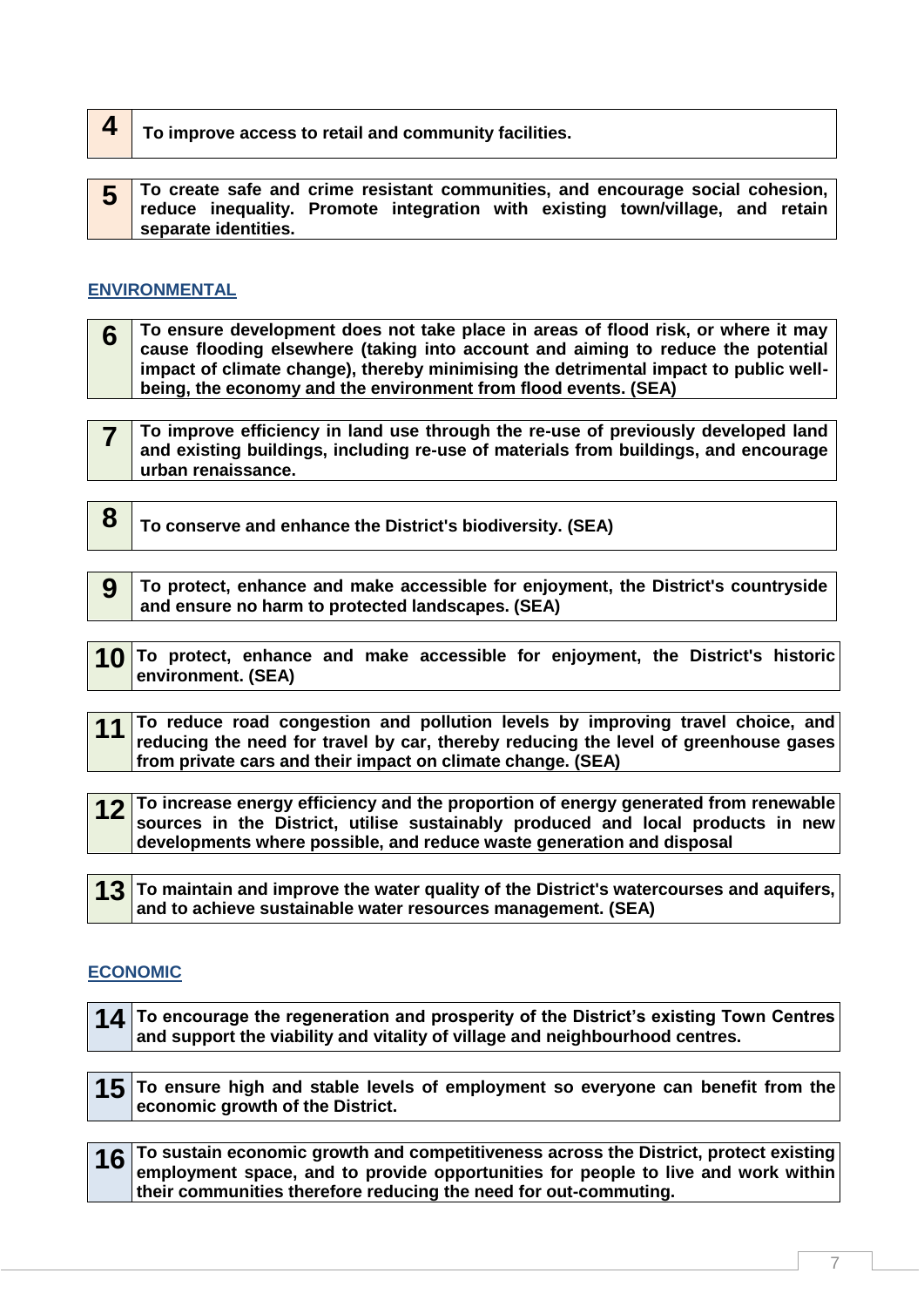## **Developing and Appraising Options – "Reasonable Alternatives"**

- 1.20. In preparing the Site Allocations DPD, a number of options were considered, and a range of options for each policy area were identified – these are referred to in the guidance as 'reasonable alternatives'. As the aim of the DPD is to allocate sufficient housing and employment sites in order to meet the identified need, the majority of the Sustainability Appraisal report focuses on the strategy options and site options for allocation. There are also a number of other policies, which have been identified as needed to support the allocation of sites. Reasonable alternatives for these have also been tested through the appraisal process.
- 1.21. Whilst it is a requirement of Strategic Environmental Assessment to appraise all reasonable alternatives, there is no need to devise alternatives just to comply with this directive – hence only realistic alternatives have been identified. Any further reasonable alternatives that are suggested during the consultation on the Regulation 18 Site Allocations DPD and accompanying Sustainability Appraisal will be considered, and if significantly different from existing options, will be appraised during future iterations of this document (the next formal stage being the Submission stage).
- 1.22. The preferred policy option from all of the options appraised has been based on the overall impact against the sustainability objectives, with the option with the most positive predicted impact determined as the 'preferred option'. In order to record the sustainability of the varying options, a range of colours and symbols has been used:

| $++$          | Significant positive impact on the sustainability objective |
|---------------|-------------------------------------------------------------|
| ÷.            | Positive impact on the sustainability objective             |
| $\mathbf{?}$  | Uncertain or unknown impact on the sustainability objective |
| $\mathbf{0}$  | No impact or neutral impact on the sustainability objective |
| ь,            | Negative impact on the sustainability objective             |
| $\sim$ $\sim$ | Significant negative impact on the sustainability objective |
|               | Table 1: Appraisal Impact scoring method                    |

- <span id="page-8-0"></span>1.23. All of the reasonable alternatives have been appraised using these symbols, against the methodology outlined in section 2 of the main report. Once appraised, mitigation for any predicted negative impacts has been identified.
- 1.24. The majority of the Site Allocations DPD sites and policies were generally found to impact positively on the social, environmental and economic objectives. In almost all instances, where a negative sustainability impact had been identified it was mitigated by one of the policies within the adopted District Plan, or could be mitigated by including policy requirements on individual sites.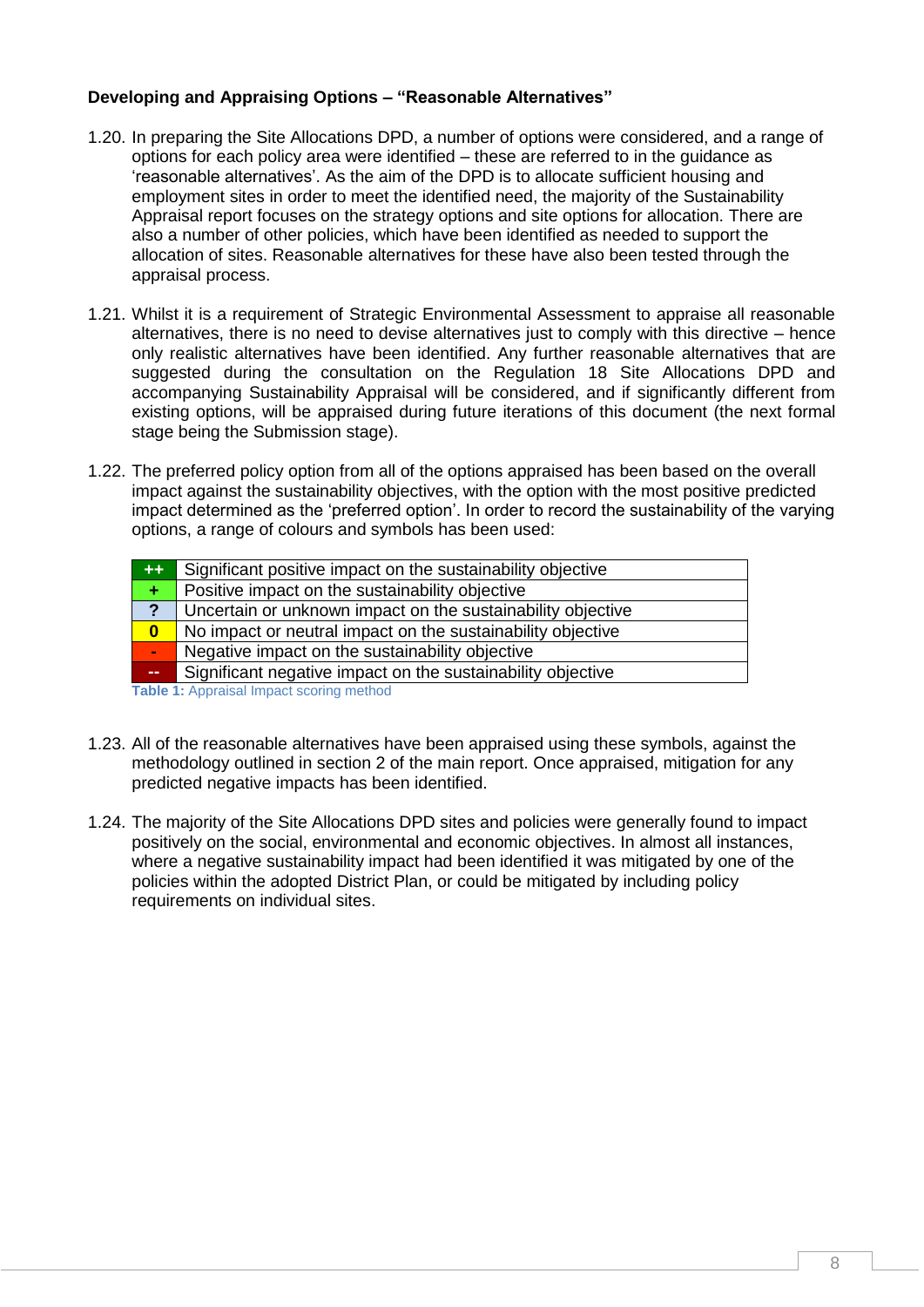# <span id="page-9-0"></span>**Appraisal of Reasonable Alternatives – Summary**

1.25. A summary of the sustainability appraisal findings follows. The full appraisals can be found in the Sustainability Appraisal (main report) that accompanies the Site Allocations DPD.

## <span id="page-9-1"></span>**Housing**

#### Housing Requirement

- 1.26. The District Plan sets a housing requirement of 16,390. Since the Plan was adopted, housing completions and commitments (sites with planning permission or allocated e.g. within Neighbourhood Plans) have been updated to reflect the current position (as at March 2019), including an up-to-date windfall projection.
- 1.27. The District Plan identified a residual housing need of 2,439 that needed to be allocated within the Site Allocations DPD. As a result of the updates to figures based on monitoring, the residual amount is now 1,507.

| <b>District Plan Minimum Requirement</b>                             | 16,390 |
|----------------------------------------------------------------------|--------|
| Completions (2014/15 - 2018/19)                                      | 3,914  |
| Total Housing Commitments (inc. strategic developments already with  | 7,094  |
| permission)                                                          |        |
| Strategic Development - Northern Arc, Burgess Hill                   | 2,787  |
| Strategic Development - Land north of Clayton Mills, Hassocks        | 500    |
| <b>Windfall Allowance</b>                                            | 588    |
| Elsewhere in the district, as allocated through future Neighbourhood | 1,507  |
| <b>Plans and the Site Allocations DPD</b>                            |        |

<span id="page-9-2"></span>**Table 2:** Residual Housing Requirement

1.28. In order to meet the District Plan requirement in full within the plan period 2014-2031, it is intended that the Site Allocations DPD should at least plan for the 'residual requirement', a minimum of **1,507** dwellings. In accordance with policy **DP4: Housing**, the residual requirement should be spatially distributed in general accordance with the established settlement hierarchy as set out in table 3.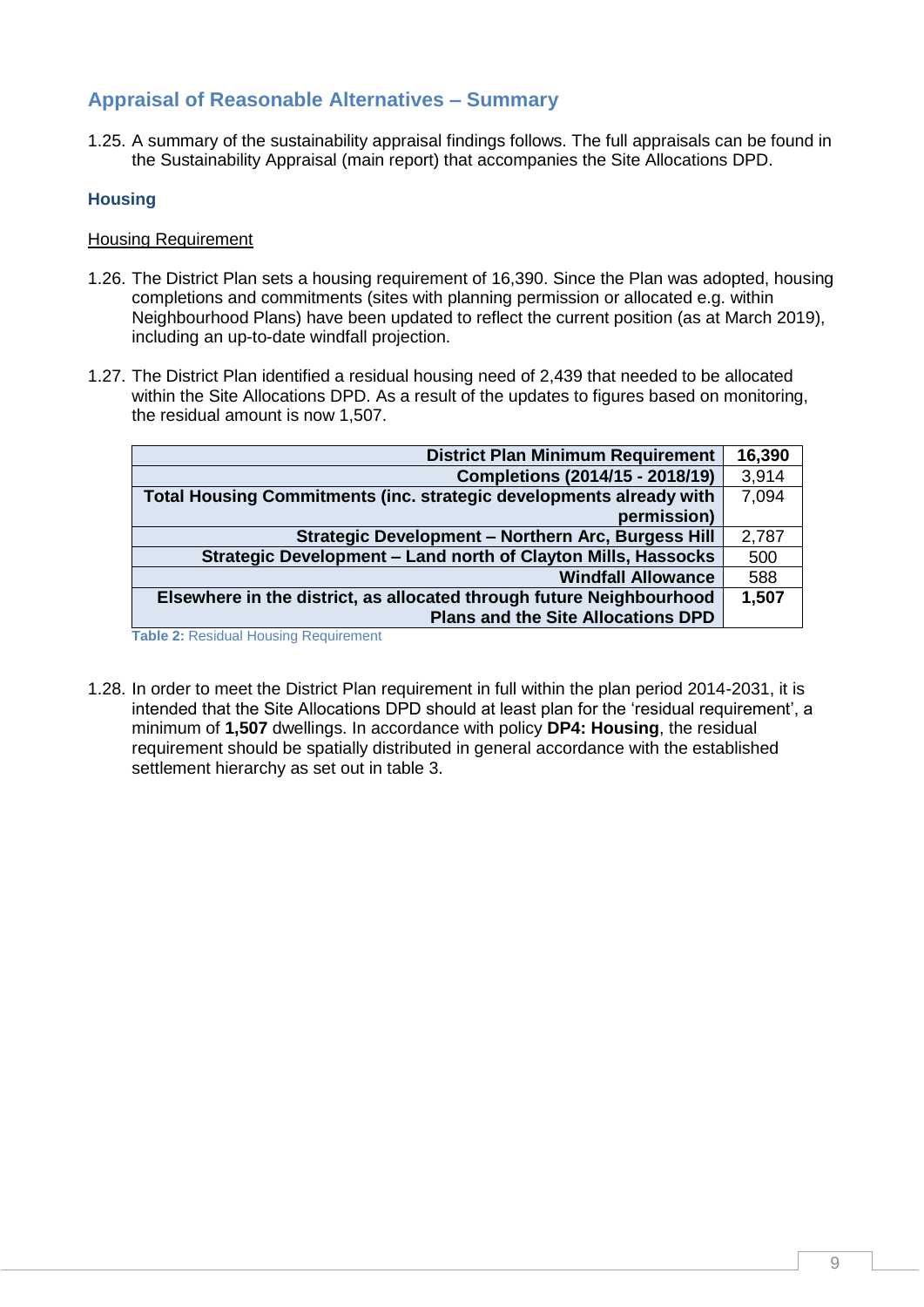|                   |                       | <b>Residual</b><br><b>Requirement</b> | Category<br><b>Residual</b> |  |
|-------------------|-----------------------|---------------------------------------|-----------------------------|--|
| Category          | <b>Settlement</b>     | (DP6)                                 | <b>Requirement</b>          |  |
| $1 -$             | <b>Burgess Hill</b>   | 0                                     |                             |  |
| Town              | <b>East Grinstead</b> | 830                                   | 840                         |  |
|                   | <b>Haywards Heath</b> | 10                                    |                             |  |
|                   | Cuckfield             | 222                                   |                             |  |
| $2 -$             | <b>Hassocks</b>       | 0                                     |                             |  |
|                   | Hurstpierpoint        | $\overline{0}$                        | 222                         |  |
| Larger<br>Village | Lindfield             | $\overline{0}$                        |                             |  |
|                   | Copthorne             | 0                                     |                             |  |
|                   | <b>Crawley Down</b>   | $\overline{0}$                        |                             |  |
|                   | Albourne              | 39                                    |                             |  |
|                   | Ardingly              | 22                                    |                             |  |
|                   | <b>Ashurst Wood</b>   | 0                                     |                             |  |
|                   | <b>Balcombe</b>       | 23                                    |                             |  |
| $3 -$             | <b>Bolney</b>         | 43                                    |                             |  |
| Medium            | Handcross             | 0                                     |                             |  |
| <b>Sized</b>      | <b>Horsted Keynes</b> | 53                                    | 439                         |  |
| Village           | Pease Pottage         | 0                                     |                             |  |
|                   | Sayers Common         | 18                                    |                             |  |
|                   | <b>Scaynes Hill</b>   | 134                                   |                             |  |
|                   | <b>Turners Hill</b>   | 67                                    |                             |  |
|                   | Sharpthorne           | 20                                    |                             |  |
|                   | <b>West Hoathly</b>   | 20                                    |                             |  |
|                   | Ansty                 | 0                                     |                             |  |
| $\mathbf{4}$ $-$  | Staplefield           | 0                                     |                             |  |
| Smaller           | Slaugham              | 0                                     | 6                           |  |
| Village           | Twineham              | 6                                     |                             |  |
|                   | Warninglid            | $\overline{0}$                        |                             |  |
|                   | <b>TOTAL</b>          |                                       | 1,507                       |  |

<span id="page-10-0"></span>**Table 3:** Residual Housing Requirement - Settlements

#### Housing Supply

- 1.29. The objective of the Site Allocations DPD is to allocate sufficient sites to meet the residual housing need identified in the District Plan (updated to reflect recent commitments and completions), and to allocate sites in locations that are compliant with the District Plan strategy set out in policies DP4/DP6. The Council has followed a logical, step-by-step process in order to arrive at a selection of sites to be appraised within this Sustainability Appraisal.
- 1.30. The process to arrive at reasonable alternatives for assessment within the Sustainability Appraisal was as follows:
	- **1. Call for Sites and preparation of SHELAA:** Following a 'call for sites' a total of 233 sites were submitted to the Council. This forms the 'pool' of sites to choose from when preparing the Site Allocations DPD.
	- **2. High Level Assessment (Site Selection Paper 1):** Sets out a methodology for removing sites that are non-compliant with the District Plan strategy, based on their size or their distance from existing settlements. A total of 91 sites were ruled out at this stage, leaving 142.
	- **3. Detailed Assessment (Site Selection Paper 2):** Sets out a site selection methodology, incorporating 17 criteria by which potential sites would be assessed against. This was consulted upon with stakeholders.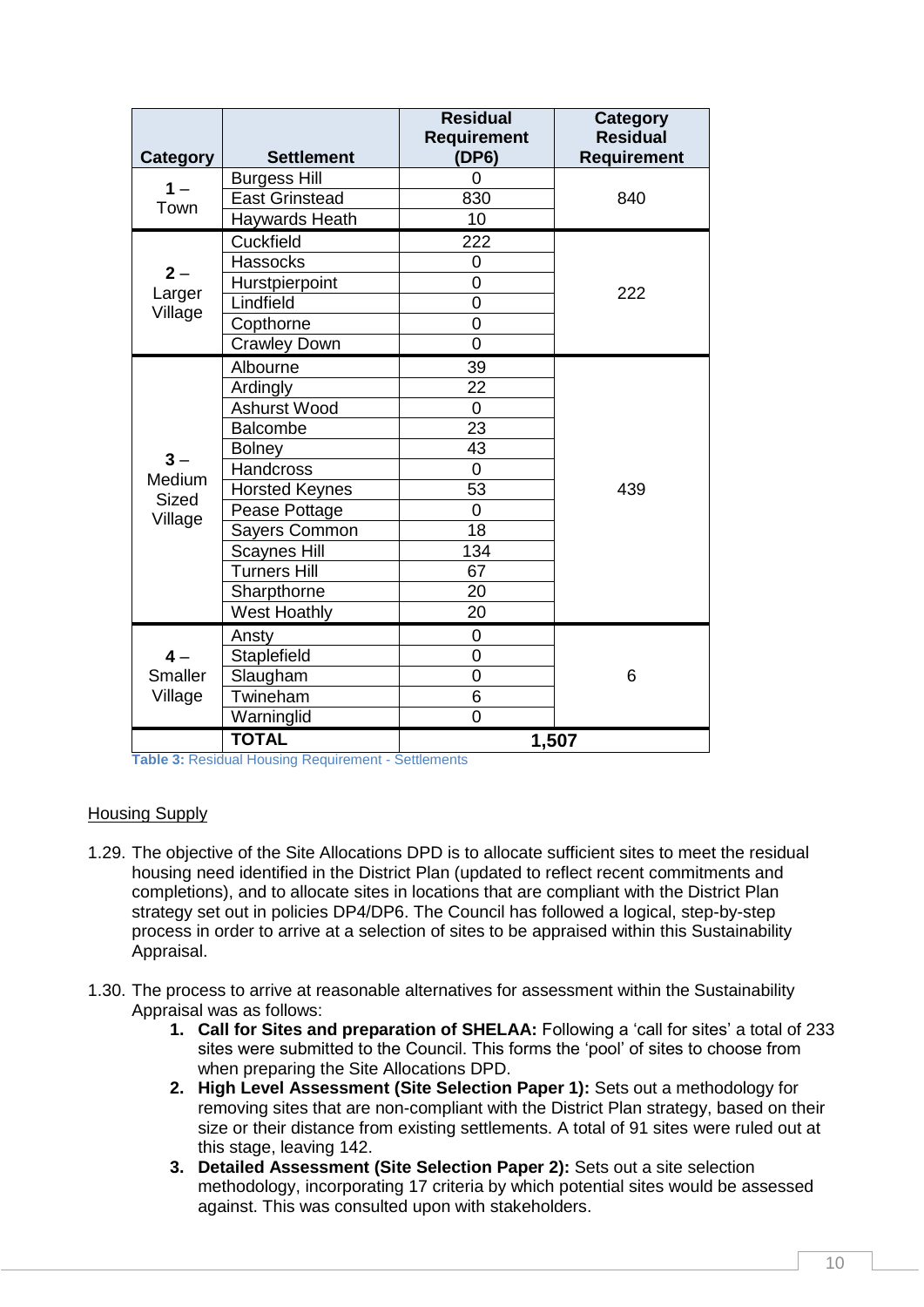- **4. Detailed Evidence Testing (Site Selection Paper 3):** Records the results of the assessment against the 17 criteria in Site Selection Paper 2. The 142 sites were assessed. Following assessment, 47 sites remain as having potential for allocation and should be subject to further evidence base testing and assessment. These sites performed well against the criteria and were consistent with the District Plan spatial strategy. They are deemed to be 'reasonable alternatives' for Sustainability Appraisal purposes.
- 1.31. Following assessment against the 17 sustainability criteria set out in the Sustainability Framework, the sites were categorised as follows:

| <b>Sites That Perform Well</b>             | These sites perform well individually, and relative to other sites within<br>the same settlement. These sites, collectively, are therefore assessed<br>as being compliant with the District Plan strategy.                                                                                                                                                                                                                                                                                                                                                                                                                                                                                                                      |
|--------------------------------------------|---------------------------------------------------------------------------------------------------------------------------------------------------------------------------------------------------------------------------------------------------------------------------------------------------------------------------------------------------------------------------------------------------------------------------------------------------------------------------------------------------------------------------------------------------------------------------------------------------------------------------------------------------------------------------------------------------------------------------------|
| <b>Sites That Perform</b><br><b>Poorly</b> | These sites don't perform well against the sustainability objectives.<br>There are a number of negative impacts that, it is concluded, would<br>not be outweighed by positive impacts. These sites also don't perform<br>well relative to other sites within the same settlement – i.e. there are<br>more sustainable sites within the same settlement that would meet the<br>residual housing requirement before these sites are required. These<br>sites are therefore rejected at this stage, however they may need to<br>be considered again in the future should circumstances change (e.g.<br>increased housing requirement within the settlement, change in<br>strategy, or withdrawal of other sites from the process). |
| <b>Marginal</b>                            | These sites perform well individually (positives generally outweigh<br>negatives); however they are not necessarily the most sustainable<br>sites within the settlement. The residual housing requirement can be<br>met sufficiently by 'Sites That Perform Well'                                                                                                                                                                                                                                                                                                                                                                                                                                                               |

<span id="page-11-0"></span>**Table 4:** Site Appraisal Categories

1.32. The sites fall into the categories as follows. Detailed assessments and justification is set out in the Sustainability Appraisal Report.

|              | <b>SA Cat</b> | <b>Settlement</b>     | <b>SHELAA</b><br>ID# | <b>Site</b>                                                                        | <b>Yield</b> |
|--------------|---------------|-----------------------|----------------------|------------------------------------------------------------------------------------|--------------|
|              |               | <b>Burgess Hill</b>   | 345                  | St. Wilfrids Catholic Primary School, School Close,<br><b>Burgess Hill</b>         | 200          |
|              |               | <b>Burgess Hill</b>   | 594                  | Land South of Southway, Burgess Hill                                               | 30           |
|              |               | <b>Burgess Hill</b>   | 840                  | Woodfield House, Isaacs Lane, Burgess Hill                                         | 30           |
|              |               | <b>Burgess Hill</b>   | 904                  | Land to the south of Selby Close, Hammonds Ridge,<br><b>Burgess Hill</b>           | 12           |
|              | 1             | <b>East Grinstead</b> | 196                  | Land south of Crawley Down Road, Felbridge                                         | 200          |
| Perform Well |               | <b>East Grinstead</b> | 770                  | Land south and west of Imberhorne Upper School,<br>Imberhorne Lane, East Grinstead | 550          |
|              |               | <b>East Grinstead</b> | 847                  | East Grinstead Police Station, College Lane, East<br>Grinstead                     | 22           |
|              |               | Haywards Heath        | 783                  | Rogers Farm, Fox Hill, Haywards Heath                                              | 25           |
| That         |               | <b>Crawley Down</b>   | 519                  | Land north of Burleigh Lane, Crawley Down                                          | 50           |
| <b>Sites</b> | $\mathbf{2}$  | Cuckfield             | 479                  | Land at Hanlye Lane to the east of Ardingly Road,<br>Cuckfield                     | 55           |
|              |               | <b>Hassocks</b>       | 221                  | Land to the north of Shepherds Walk Hassocks                                       | 130          |
|              |               | Ardingly              | 832                  | Land west of Selsfield Road, Ardingly                                              | 100          |
|              |               | Ashurst Wood          | 138                  | Land south of Hammerwood Road, Ashurst Wood                                        | 12           |
|              | 3             | <b>Handcross</b>      | 127                  | Land at St. Martin Close, Handcross                                                | 65           |
|              |               | <b>Horsted Keynes</b> | 184                  | Land south of St. Stephens Church, Hamsland, Horsted<br>Keynes                     | 30           |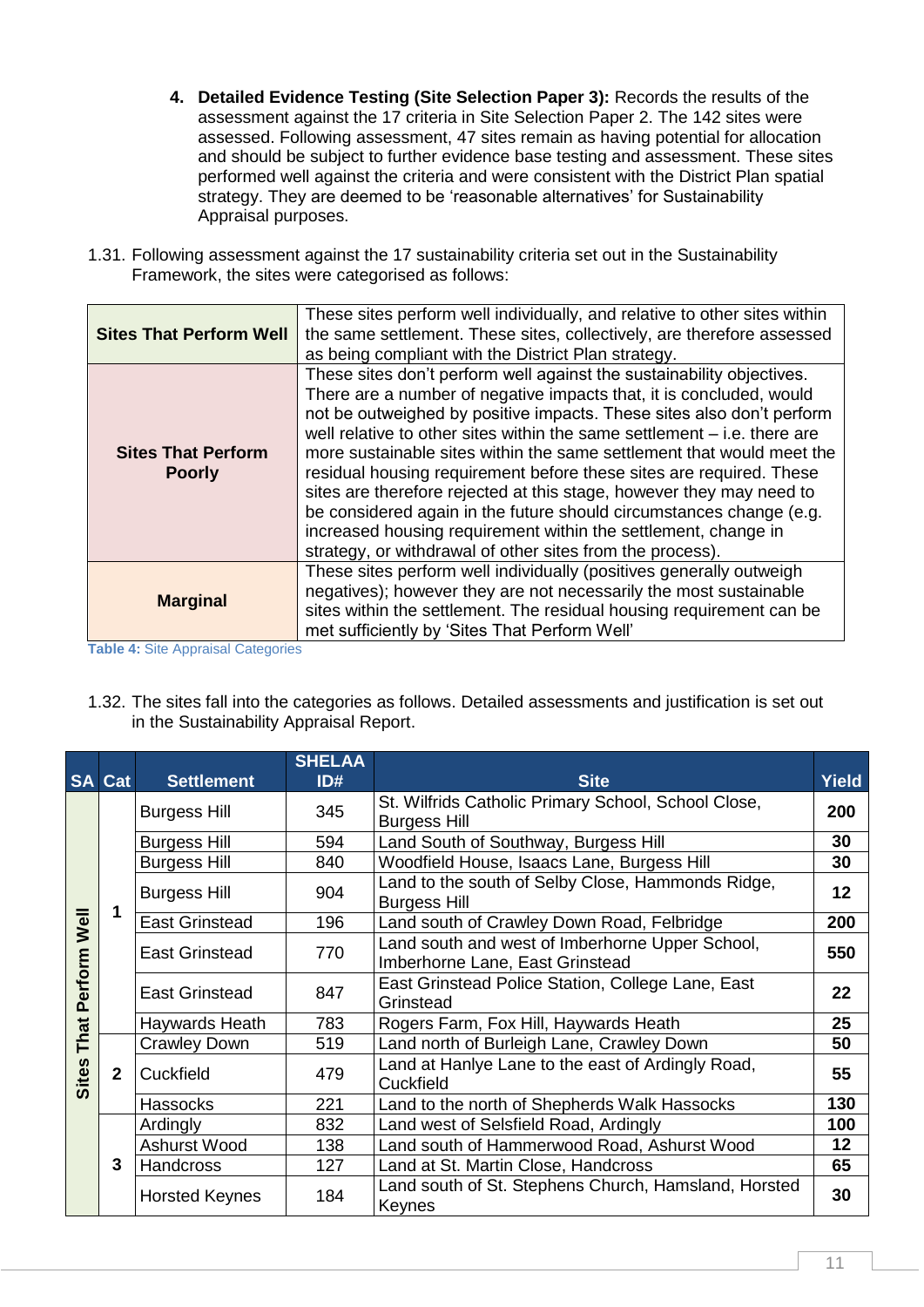| <b>SA</b>                                 | Cat                     | <b>Settlement</b>     | <b>SHELAA</b><br>ID# | <b>Site</b>                                                                      |                 |
|-------------------------------------------|-------------------------|-----------------------|----------------------|----------------------------------------------------------------------------------|-----------------|
|                                           |                         |                       |                      | Land South of The Old Police House, Birchgrove Road,                             | <b>Yield</b>    |
|                                           |                         | <b>Horsted Keynes</b> | 807                  | <b>Horsted Keynes</b>                                                            | 25              |
|                                           |                         | Sayers Common         | 829                  | Land to the north Lyndon, Reeds Lane, Sayers Common                              | 35              |
|                                           |                         | <b>Scaynes Hill</b>   | 897                  | Land to the rear Firlands, Church Road, Scaynes Hill                             | 20              |
|                                           |                         | <b>Turners Hill</b>   | 854                  | Withypitts Farm, Selsfield Road, Turners Hill                                    | 16              |
|                                           | $\overline{\mathbf{4}}$ | Ansty                 | 644                  | Ansty Cross Garage, Cuckfield Road, Ansty                                        | 12              |
|                                           |                         | <b>Burgess Hill</b>   | 4                    | Wintons Farm, Folders Lane, Burgess Hill                                         | 13              |
|                                           |                         | <b>Burgess Hill</b>   | 646                  | The Garage, 1 Janes Lane, Burgess Hill                                           | 9               |
|                                           | 1                       | <b>East Grinstead</b> | 224                  | Land at Brooklands Park, west of Orchard Way, East<br>Grinstead                  | 15              |
|                                           |                         | <b>East Grinstead</b> | 595                  | Land at Brookhurst, Furze Lane, East Grinstead                                   | $\overline{7}$  |
|                                           |                         | <b>East Grinstead</b> | 763                  | Carpet Right, 220 - 228 London Road, East Grinstead                              | 24              |
|                                           |                         | Haywards Heath        | 618                  | MSDC Car Park, north of Oaklands Road                                            | 8               |
|                                           |                         | Cuckfield             | 227                  | Land to the north of Glebe Road, Cuckfield                                       | 84              |
|                                           | $\mathbf{2}$            | Cuckfield             | 567                  | Land to East of Polestub Lane, Cuckfield                                         | 120             |
|                                           |                         | Hurstpierpoint        | 164                  | Land to the rear of 78 Wickham Hill, Hurstpierpoint                              | 18              |
|                                           |                         | <b>Bolney</b>         | 264                  | Land south of Ryecroft Road, Bolney                                              | 5               |
| That Perform Poorly<br>Sites <sup>-</sup> |                         | <b>Bolney</b>         | 543                  | Land West of London Road (north), Bolney                                         | $\overline{81}$ |
|                                           |                         | <b>Bolney</b>         | 741                  | Land to west of London Road, Bolney                                              | 24              |
|                                           | 3                       | <b>Horsted Keynes</b> | 216                  | Land at Police House Field, Birch Grove Road/Danehill<br>Lane, Horsted Keynes    | 10              |
|                                           |                         | Sayers Common         | 491                  | Land south of Furzeland Way, Sayers Common                                       | 12              |
|                                           |                         | Sayers Common         | 613                  | Land at Whitehorse Lodge, Furzeland Way, Sayers<br>Common                        | 9               |
|                                           |                         | <b>Turners Hill</b>   | 474                  | Land adjacent to 18 East Street, Turners Hill                                    | 6               |
|                                           |                         | <b>Burgess Hill</b>   | 557                  | Land south of Folders Lane and east of Keymer Road,<br><b>Burgess Hill</b>       | 200             |
|                                           | 1                       | <b>Burgess Hill</b>   | 738                  | Land east of Greenacres, Keymer Road and south of<br><b>Folders Lane</b>         | 100             |
|                                           |                         | <b>Burgess Hill</b>   | 827                  | Land South of 96 Folders Lane, Burgess Hill                                      | 43              |
|                                           |                         | Haywards Heath        | 503                  | Haywards Heath Golf Course, High Beech Lane,<br>Haywards Heath                   | 630             |
| Marginal                                  | $\mathbf{2}$            | Hassocks              | 210                  | Land opposite Stanford Avenue, London Road,<br>Hassocks                          | 45              |
|                                           |                         | Hurstpierpoint        | 13                   | Land west of Kemps, Hurstpierpoint                                               | 114             |
|                                           |                         | Hurstpierpoint        | 19                   | Land east of College Lane, Hurstpierpoint                                        | 165             |
|                                           | 3                       | <b>Sayers Common</b>  | 830                  | Land to the west of Kings Business Centre, Reeds Lane,<br>Sayers Common          |                 |
|                                           | 4                       | Ansty                 | 576                  | Land at Ansty Farm, Land north of The Lizard, (Site A),<br>Cuckfield Road, Ansty | 75              |
|                                           |                         | Ansty                 | 631                  | Challoners, Cuckfield Road, Ansty                                                | 10              |
|                                           |                         | Ansty                 | 784                  | Extension to allocated Land at Bolney Road, Ansty                                | 45              |

|                       | <b>Total Sites</b> | <b>Total Yield</b> |
|-----------------------|--------------------|--------------------|
| Perform Well          | 20                 | 1.619              |
| <b>Perform Poorly</b> | 16                 | 445                |
| Marginal              | 11                 | 1.527              |

<span id="page-12-0"></span>**Table 5:** Site Assessment Summary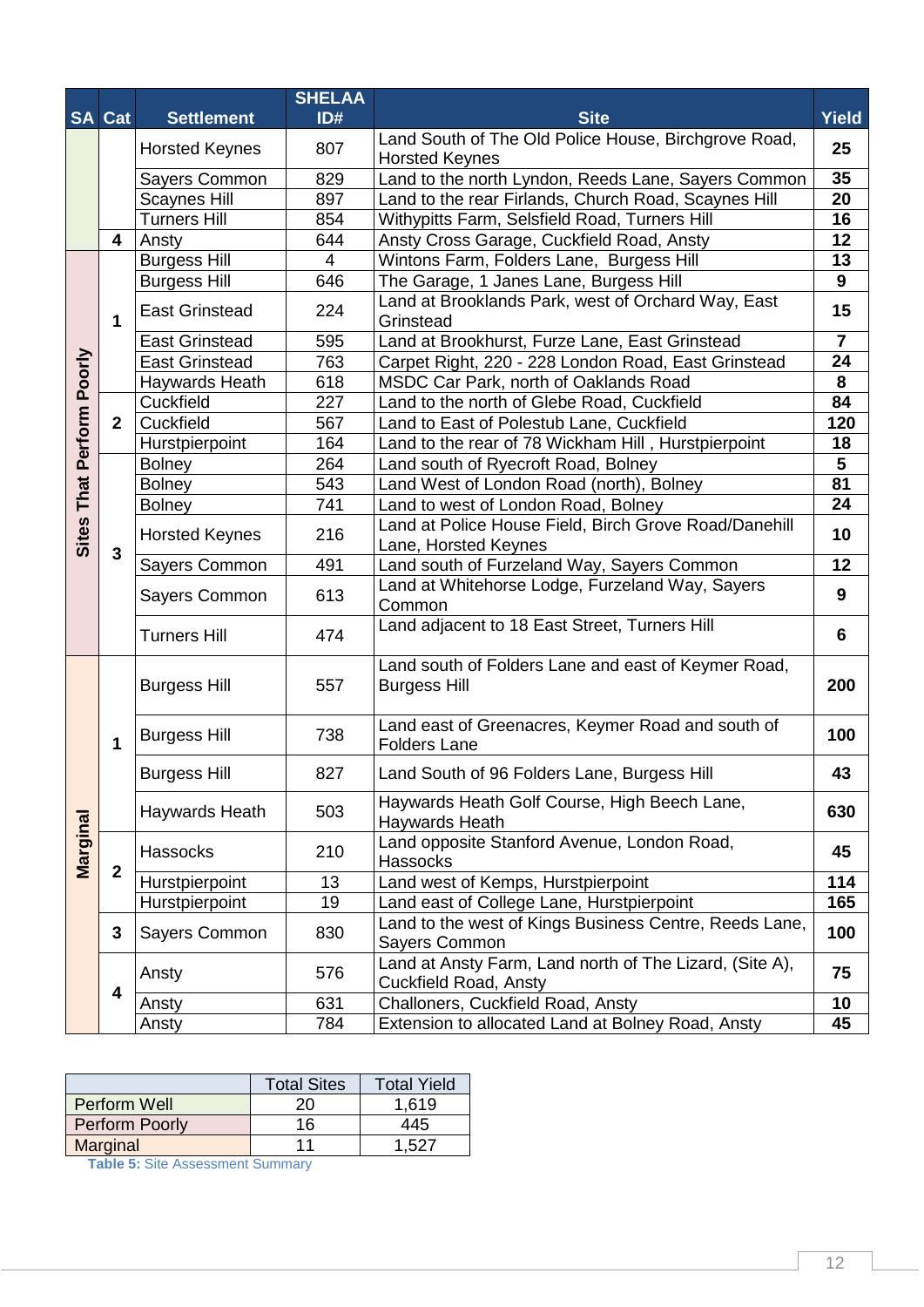- 1.33. In total the sites appraised as performing well and therefore having potential for allocation would yield 1,619 dwellings. This represents an excess of 112 dwellings above the residual amount required of 1,507.
- 1.34. The allocation of the 20 sites that perform well represents the minimum level of growth required by the Site Allocations DPD. This represents the first 'Reasonable Alternative' approach to allocating sites, and should therefore be appraised.
- 1.35. Whilst there is a small over-supply of 112 units from the 20 sites, this is not considered to be a sufficient buffer should sites fall out of the allocations process between now and adoption (for example, due to delivery issues, reduction in yield, or any other reasons identified during consultation or the evidence base). Therefore it is sensible to look at alternative approaches which would deliver an increased number of dwellings, and therefore more robustness in overall supply at this stage.
- 1.36. Any additional supply should be drawn from the sites that were concluded as 'Marginal', as these performed relatively well in sustainability terms. The Settlement Hierarchy establishes that settlements within Category 1 are the most sustainable. Following a review of the marginal sites, it was concluded that, should additional sites be required, these should ideally be drawn from sites in the highest settlement category in the hierarchy. These sites perform well, and would mean focusing additional growth (beyond that required to meet the residual housing requirement) at the most sustainable locations using the most sustainable sites still in the process. These sites are:

| Cat | <b>Settlement</b>   | ID  | <b>Site</b>                                                                                   | Yield |
|-----|---------------------|-----|-----------------------------------------------------------------------------------------------|-------|
|     | <b>Burgess Hill</b> | 557 | Land south of Folders Lane and east of Keymer<br>Road, Burgess Hill                           | 200   |
|     | <b>Burgess Hill</b> | 738 | Land east of Greenacres, Keymer Road and south<br>of Folders Lane (formerly part of site 557) | 100   |
|     | <b>Burgess Hill</b> | 827 | Land South of 96 Folders Lane, Burgess Hill                                                   | 43    |
|     | Haywards Heath      | 503 | Haywards Heath Golf Course, High Beech Lane,<br>Haywards Heath                                | 630   |

**Table 6: Marginal Sites at Category 1** 

- <span id="page-13-0"></span>1.37. The potential sites at Category 1 that could be allocated to supplement housing supply are therefore the combined sites at Folders Lane, Burgess Hill and Haywards Heath Golf Course, Haywards Heath. It is not appropriate to allocate both of these sites as this would over-provide (as in total they would equate to 973 units) and would lead to a significant unbalance of sites to be delivered at Category 1, however allocating the combined site at Folders Lane or the Golf Course would help supplement housing supply with a sufficient buffer over the residual required.
- 1.38. Assuming that the selection of 20 sites that performed well are 'constant', there are three reasonable alternatives to meeting the residual housing requirement in full with varying levels of contingency. The three reasonable alternative options are therefore:

| <b>Option</b> | <b>Sites</b>                                                                | <b>Total</b><br><b>Supply</b> | <b>Additional Supply</b><br>(above residual) |
|---------------|-----------------------------------------------------------------------------|-------------------------------|----------------------------------------------|
|               | 20 'Constant Sites'                                                         | 1,619                         | 121                                          |
| B             | 20 'Constant Sites'<br>+ Folders Lane, Burgess Hill<br>$(x3 \text{ sites})$ | 1,962                         | 455                                          |
| C             | 20 'Constant Sites'<br>+ Haywards Heath Golf Course                         | 2,249                         | 751                                          |

<span id="page-13-1"></span>**Table 7:** Site Options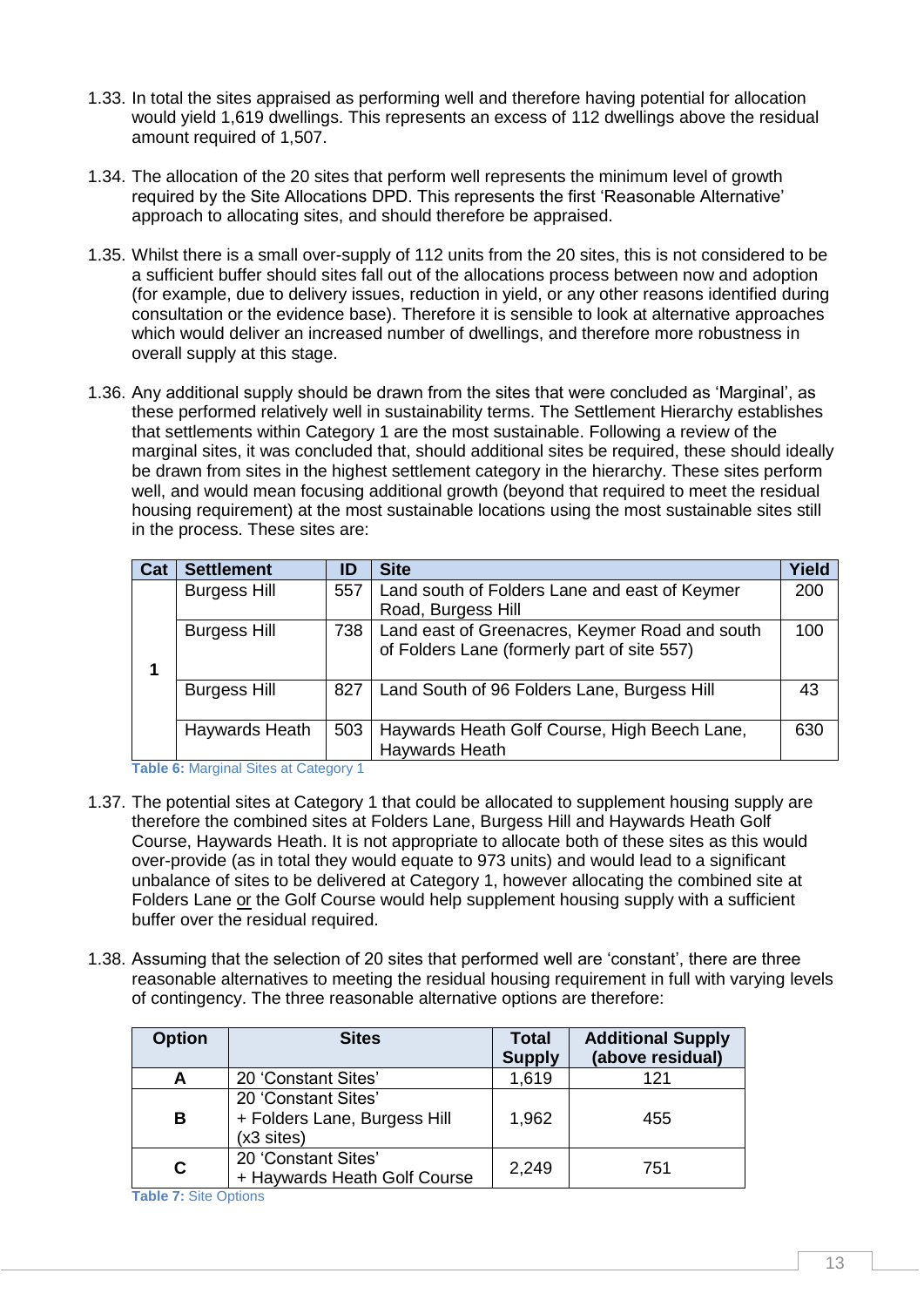# **Site Selection**

# **Reasonable Alternatives for Assessment**

#### **Option A:**

20 'Constant Sites'. **1,619 dwellings.**

#### **Option B:**

20 'Constant Sites' + Folders Lane, Burgess Hill (x3 sites). **1,962 dwellings**

**Option C:**

20 'Constant Sites' + Haywards Heath Golf Course. **2,249 dwellings.**

| <b>Objective</b>  | A                       | B              | C              | <b>Assessment</b>                                                                                                                                                                                                                                                                                                                                                                                                                                       |  |
|-------------------|-------------------------|----------------|----------------|---------------------------------------------------------------------------------------------------------------------------------------------------------------------------------------------------------------------------------------------------------------------------------------------------------------------------------------------------------------------------------------------------------------------------------------------------------|--|
| 1 - Housing       | +                       |                |                | All options meet the residual housing requirement,<br>therefore impact positively on this objective. Options (b)<br>and (c) provide more certainty that housing need would<br>be met, as they provide a healthy buffer above the<br>minimum amount of development required. This provides<br>a level of contingency should some sites not be delivered<br>as expected (either in entirety, or with a reduced yield).                                    |  |
| 2 - Health        | ٠                       | ╋╉             | ÷.             | The 20 constant sites have been selected according to<br>their consistency with the spatial strategy, focusing on                                                                                                                                                                                                                                                                                                                                       |  |
| 3 - Education     | ٠                       | ╄╋             | ٠              | higher tier settlements. The collection of sites is largely<br>well connected to health, education and retail facilities.<br>Option (b) performs more positively against these                                                                                                                                                                                                                                                                          |  |
| 4 - Retail        | ٠                       | ╇╋             | ÷              | objectives, as the sites at Folders Lane are in close<br>proximity to each of these facilities.                                                                                                                                                                                                                                                                                                                                                         |  |
| 5 - Communities   | +                       |                | ÷.             | All options would provide sufficient housing, spread<br>across the district according to the settlement hierarchy<br>and District Plan strategy. This enables families to grow<br>in areas where need is derived from, helping existing<br>communities to grow.                                                                                                                                                                                         |  |
| 6 - Flood Risk    | $\bf{0}$                | $\bf{0}$       | $\bf{0}$       | None of the options are likely to have any negative<br>impacts on flood risk. All sites selected will need to<br>ensure there is no risk from flooding.                                                                                                                                                                                                                                                                                                 |  |
| 7 - Land Use      |                         |                |                | All options would involve significant development on<br>greenfield sites, and are therefore likely to have negative<br>impacts on this objective. In particular, the yield<br>associated with option (c) is likely to have a greater                                                                                                                                                                                                                    |  |
| 8 - Biodiversity  | ?                       | ?              |                | impact on this objective.<br>Options (a) and (b) include sites that may have a<br>negative impact on biodiversity, although policy<br>requirements for mitigation should reduce any negative<br>impacts. Option (c) in particular includes a site that<br>contains ancient woodland and is adjacent to a<br>designated Local Wildlife Site; although these could be<br>mitigated there is a higher prospect of negative impacts<br>upon this objective. |  |
| 9 - Countryside   |                         |                |                | Whilst some sites have a greater impact on landscape<br>and designated areas (AONB) than others, each have<br>been assessed as having 'low impact' overall. There are<br>no significant differences between the three options on<br>this objective.                                                                                                                                                                                                     |  |
| 10 - Historic     | $\overline{?}$          | $\overline{?}$ | $\overline{?}$ | There are no negative impacts expected from any of the<br>three options.                                                                                                                                                                                                                                                                                                                                                                                |  |
| 11 - Transport    | $\overline{\mathbf{?}}$ | $\ddot{?}$     | $\overline{?}$ | There are no 'severe' highways impacts expected from<br>any of the three options. Policy requirements could<br>ensure access or highways mitigation is provided to<br>ensure no severe impacts arise.                                                                                                                                                                                                                                                   |  |
| 12 - Energy/Waste | ÷                       | $\blacksquare$ | ÷,             | All options will increase the amount of waste generated,                                                                                                                                                                                                                                                                                                                                                                                                |  |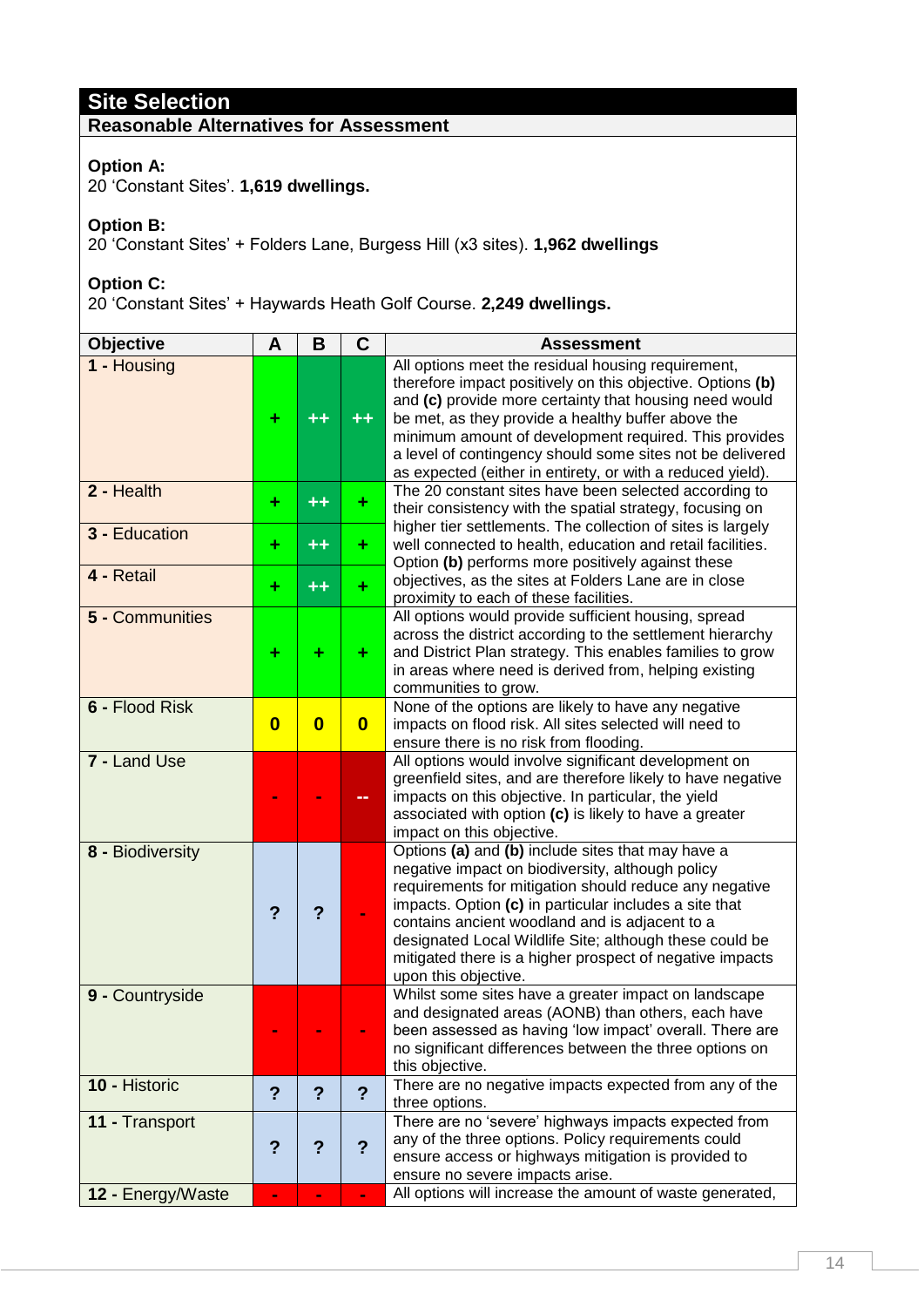|                   |   |   | albeit that sustainable construction techniques can be<br>utilised and waste recycling will be employed to minimise<br>any impacts. There are no significant differences<br>between the three options.                                                                                                                                                                                                       |
|-------------------|---|---|--------------------------------------------------------------------------------------------------------------------------------------------------------------------------------------------------------------------------------------------------------------------------------------------------------------------------------------------------------------------------------------------------------------|
| $13 - Water$      |   |   | All options will increase demand on water supply and for<br>wastewater treatment. There are no significant<br>differences between the three options.                                                                                                                                                                                                                                                         |
| 14 - Regeneration | ٠ | ÷ | Option (b) performs more positively against this<br>objective, as the sites at Folders Lane are in close<br>proximity to the town centre.                                                                                                                                                                                                                                                                    |
| 15 - Employment   | ٠ | ÷ | All options would provide sufficient housing to meet the<br>identified housing need, and therefore aligns with job<br>projections.                                                                                                                                                                                                                                                                           |
| 16 - Ec. Growth   | ٠ |   | All options would encourage investment by businesses<br>within Mid Sussex, as an increasing workforce means a<br>larger jobs pool for potential employers to call upon.<br>Additional population increases (i.e. options (b) and (c))<br>within the district will have positive knock-on effects for<br>local businesses, retail, and entertainment and<br>community facilities, supporting economic growth. |

# **Summary of Appraisal:**

All three options would meet the residual housing need; therefore perform positively in relation to the housing objective. Options (b) and (c) allow for more growth than needed, therefore provide more certainty that the housing need will be met.

The 20 'constant' sites have been selected due to their performance against the sustainability objectives, but also their consistency with the spatial strategy. In terms of the social objectives, all options are largely positive as they involve focussing growth to settlements higher in the settlement hierarchy – where the majority of facilities and services exist. Option **(b)** in particular involves the development south of Folders Lane, which is largely within 15 minutes' walk of Burgess Hill town centre, health facilities and a primary school. This also has positive impacts on the objective concerned with encouraging town and village centre regeneration, due to its close proximity to the town centre. Haywards Heath Golf Course (associated with Option **(c)**) is distant from existing services and facilities.

All options are likely to have negative impacts on the environmental objectives. This is inevitable due to the conflict between preserving the environment and building, the majority of which are greenfield sites. However, mitigation could be provided to minimise impacts on landscape, biodiversity, heritage and transport. Option **(c)** however proposes significantly more development on greenfield land and is likely to have more negative impacts on biodiversity due to the presence of ancient woodland within the Golf Course site, and it's adjacency to a Local Wildlife Site.

Options **(b)** and **(c)** are more likely to have positive impacts on economic growth objectives due to their higher yield than option **(a)**.

# **Cross-Border Impacts:**

The majority of sites will have no impact cross-boundary, however some sites proposed are located close to the District and County boundary (notably in the north of the district, adjacent to Tandridge). Any impacts are likely to be confined to transport matters, which are tested within the Mid Sussex Transport Model. Any impacts from these sites will be discussed with the relevant authority.

#### **Recommendations and Mitigation Measures :**

There are a number of negative environmental impacts expected to arise as a result of all three options, which is inevitable due to the conflict between preserving the environment and housebuilding. Mitigation measures should be required within the policy requirements for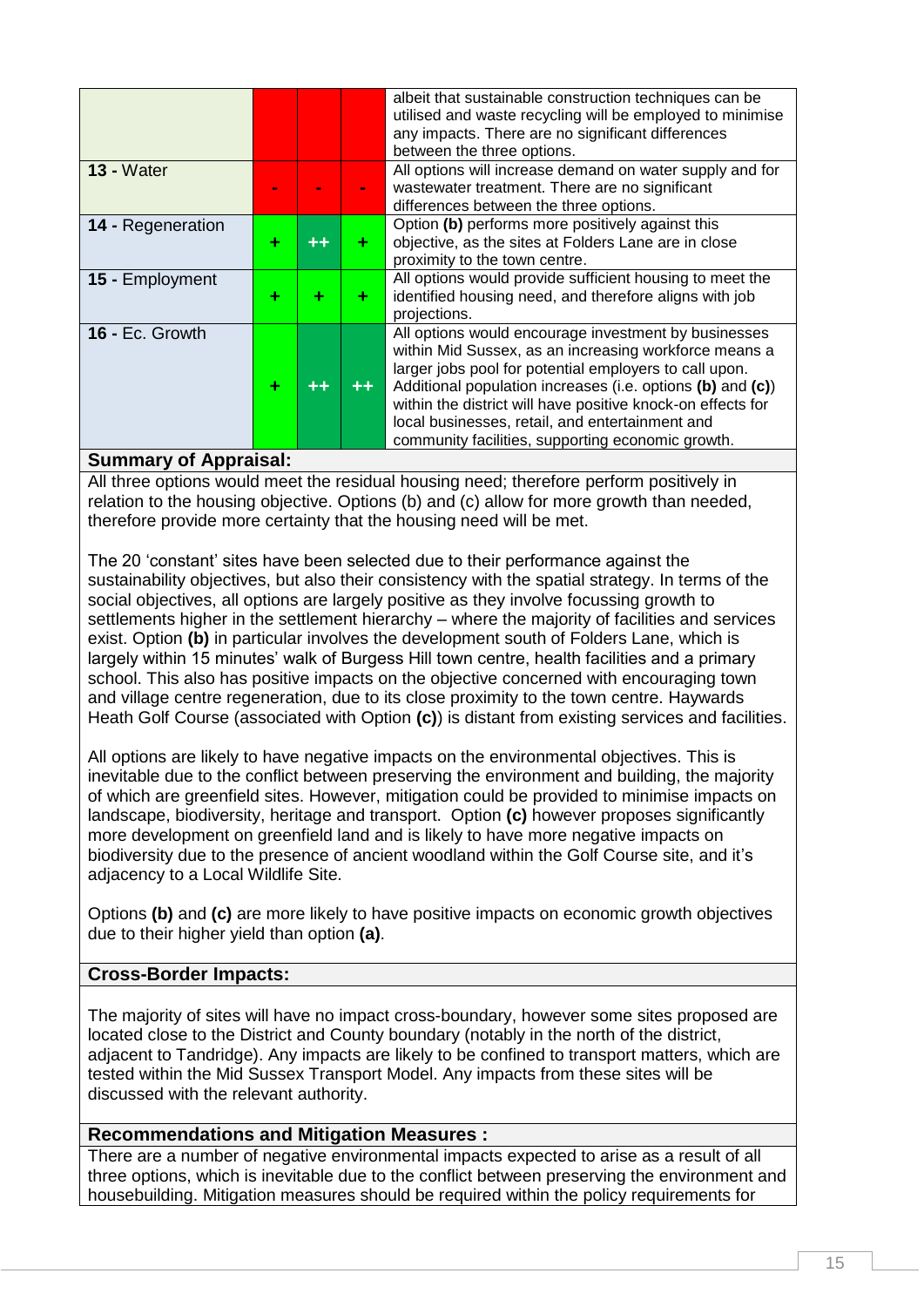each site, and should be assessed on a site-by-site basis based on the detailed information provided for each site, and its individual assessments.

| <b>Preferred</b><br><b>Option:</b> |  |
|------------------------------------|--|
|                                    |  |

1.39. Following the assessment of all reasonable alternative options for site selection, the preferred option is option B. Although option A would meet residual housing need, option B proposes a sufficient buffer to allow for non-delivery, therefore provides more certainty that the housing need could be met. Whilst option C also proposes a sufficient buffer, it is at the expense of negative impacts arising on environmental objectives. The level of development within option C is approximately 50% above the residual housing need, the positives of delivering an excess of this amount within the Site Allocations DPD is outweighed by the negative environmental impacts associated with it.

## <span id="page-16-0"></span>**Employment**

- 1.40. District Plan policy DP1: Sustainable Economic Development sets out the adopted position relating to employment need. This states that the number of jobs expected to arise as a result of increased housebuilding was 543 jobs per annum, therefore closely matching the 521 jobs per annum anticipated through forecasting. The policy also allocated 25ha of employment land at Burgess Hill, on a site now known as "The Hub".
- 1.41. In response to updated employment forecasting, changes in the employment market and changes to national policy, the Council commissioned an update to the employment need evidence. Site Selection Paper 4: Employment describes the methodology and processes followed.
- 1.42. This work has shown that an additional **10-15ha** of B-Class employment land is required above the amount identified and allocated within the District Plan (a range is provided due to some of the assumptions made, therefore the Site Allocations DPD should aim to supply towards the top of the range). This is a separate requirement to the proposed Science and Technology Park, the broad location of which is identified in District Plan policy DP1.

#### Employment Strategy

1.43. Three potential strategies for meeting employment need have been considered. These represent reasonable alternatives for assessment in the Sustainability Appraisal, and are appraised below:

**A:** Allocate sufficient 'new' employment sites to meet the 10-15ha **B:** Meet the need in part through allocating 'new' sites and relying on 'windfall' from expansion/redevelopment/intensification of existing sites to meet the remainder **C:** 'Do Nothing' i.e. solely rely on the Science and Technology Park to meet any remaining need (as well as contributing to wider regional need).

#### **Appraisal Conclusion**

There are a number of positive benefits expected for all three options as they all involve providing more land for employment purposes, encouraging economic growth and the potential for businesses to grow.

However, there is more certainty with option **(a)**. This option would involve identifying sufficient land for employment uses to meet the identified need of 10-15ha. The Site Allocations DPD can therefore clearly demonstrate that there is sufficient employment land in the district, and through the Site Selection and Sustainability Appraisal process can ensure the most suitable and sustainable sites are selected to meet this need.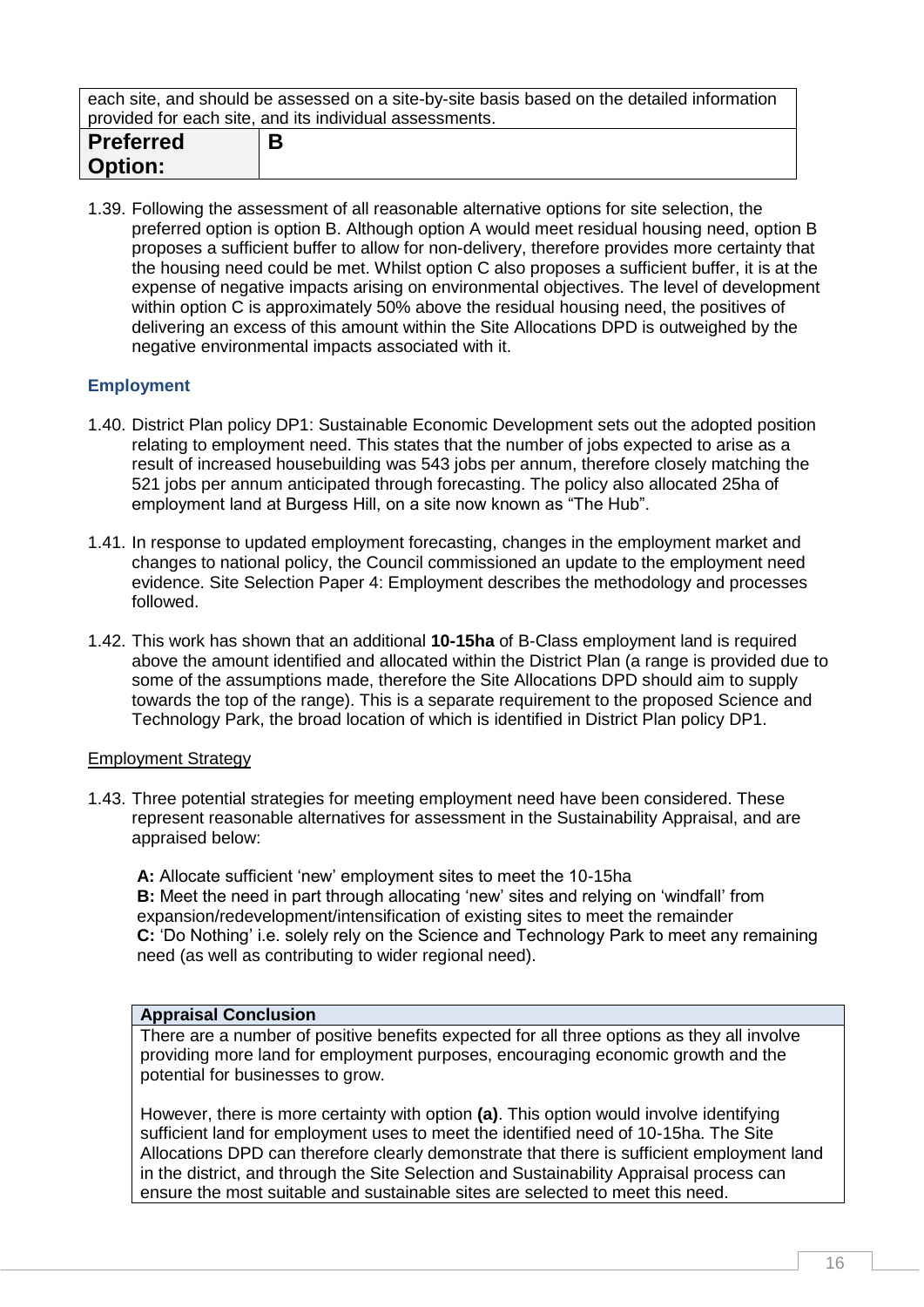Option **(b)** would provide less certainty as it relies on windfall, by its nature there is no certainty as to where additional land will be provided, to what extent, and no certain timescale. It could mean that the need of 10-15ha isn't met by the end of the plan period, leading to an unmet need for employment land.

Option **(c)** relies on the Science and Technology Park (assessed separately within the Sustainability Appraisal). This use is for a wider, strategic regional need rather than to meet local needs.

#### **Preferred Option: A**

<span id="page-17-0"></span>**Table 8:** Employment Strategy - Summary

1.44. The preferred option is to allocate sufficient sites to meet the 10-15ha employment need. The following sections describe the site selection process undertaken to identify sites to meet this need.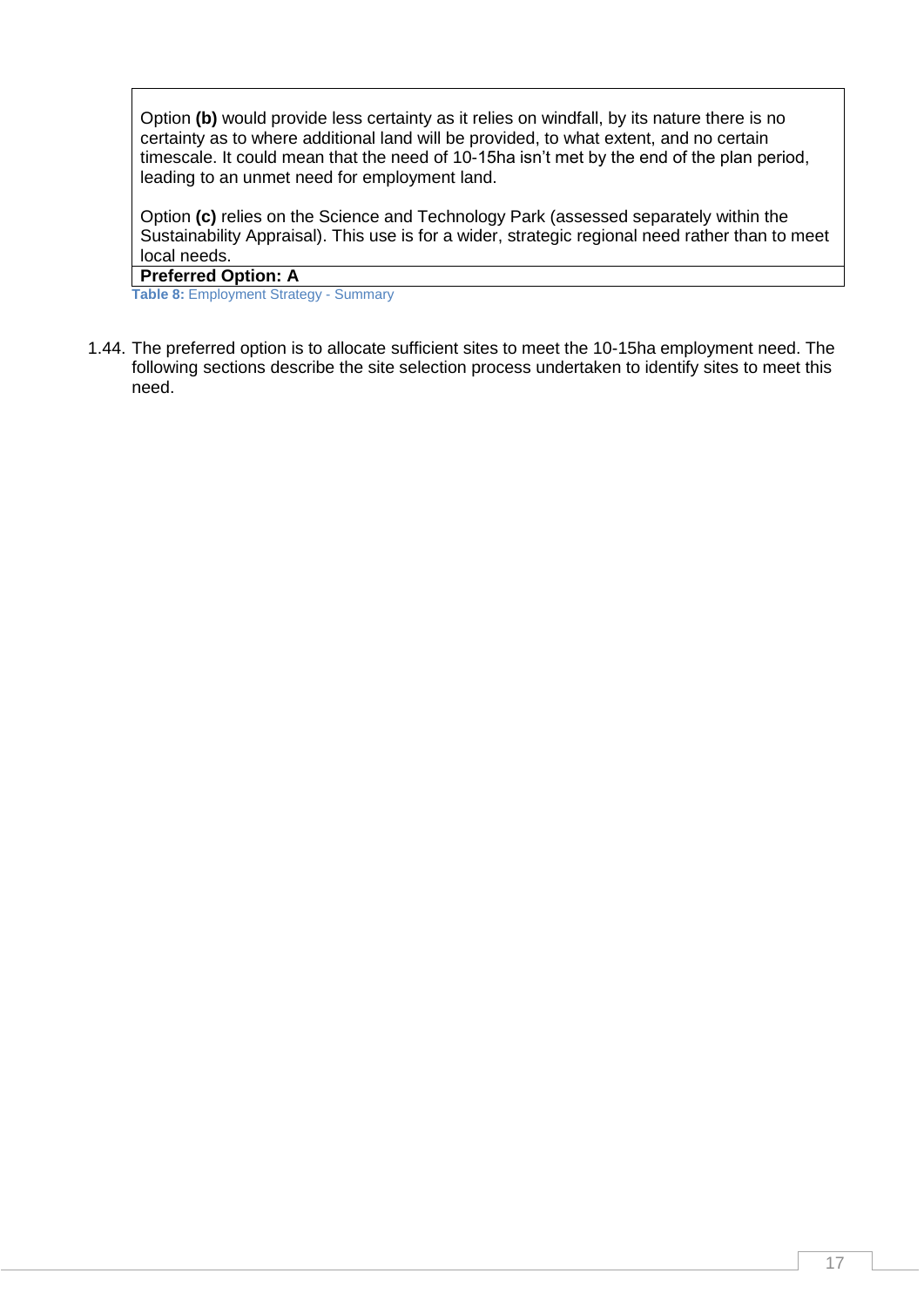#### Employment Site Selection

- 1.45. Following a 'call for sites', a total of 18 potential employment sites were promoted to the Council, and published in the SHELAA. An assessment of these was undertaken following the same approach outlined in Site Selection Paper 2, whereby the sites were assessed against 19 employment related criteria.
- 1.46. Following the site assessment work, and upon analysing the various sites that had been submitted, it has been concluded that the site options fit into three broad spatial categories:
	- Small extensions at Bolney Grange
	- Large sites in the vicinity of the A2300, Burgess Hill
	- 'Other' smaller sites spread across the district

| 'At Bolney Grange'                                                                                            | 'A2300 Vicinity'                                                   | 'Other'                                                                                                |
|---------------------------------------------------------------------------------------------------------------|--------------------------------------------------------------------|--------------------------------------------------------------------------------------------------------|
| 24 - Land at Stairbridge Lane<br>(South of Bolney Grange),<br>Bolney (5.5ha)                                  | 602 - Land at Northlands<br>Farm, A2300/A23, Hickstead<br>(7.25ha) | 192 - Pease Pottage<br>Nurseries, Brighton Road,<br>Pease Pottage (1ha)                                |
| 906 - Undeveloped land<br>(south) at Bolney Grange<br><b>Business Park Stairbridge</b><br>Lane Bolney (0.6ha) | 946 - Northlands Farm,<br>Stairbridge Lane, Bolney<br>(14.5ha)     | 665 - Hangerwood Farm,<br>Foxhole Lane, Bolney<br>(9.2ha)                                              |
| 907 - Undeveloped land<br>(east) at Bolney Grange<br><b>Business Park Stairbridge</b><br>Lane Bolney (0.2ha)  | 947 - Land between A2300<br>and Jobs Lane, Bolney<br>(2.04ha)      | 826 - Burnside Centre,<br>Victoria Road, Burgess Hill<br>(0.96ha)                                      |
| 931 - Extension (east) to<br><b>Bolney Grange Business</b><br>Park Stairbridge Lane Bolney<br>(0.7ha)         | 948 - Land south of A2300<br>adjacent to Pookbourne<br>Lane (10ha) | 864 - Marylands Nursery,<br>Cowfold Road, Bolney<br>(2.4ha)                                            |
|                                                                                                               |                                                                    | 865 - Bolney Nursery,<br>Cowfold Road, Bolney<br>(0.8ha)                                               |
|                                                                                                               |                                                                    | 888 - Cedars (Former<br><b>Crawley Forest School)</b><br><b>Brighton Road Pease</b><br>Pottage (2.3ha) |
|                                                                                                               |                                                                    | 912 - Site of Former KDG<br>Victoria Road Burgess Hill<br>(1.1ha)                                      |
|                                                                                                               |                                                                    | 913 - The Walled Garden,<br>behind the Scout Hut,<br>London Road, Balcombe<br>(0.3ha)                  |
|                                                                                                               |                                                                    | 915 - Area south of<br>Redbridge Lane at junction<br>with London Road,<br>Balcombe (1.2ha)             |
|                                                                                                               |                                                                    | 940 - Land north of the A264<br>at Junction 10 of M23<br>(Employment Area) (2.7ha)                     |

<span id="page-18-0"></span>**Table 9:** Employment Sites - Categories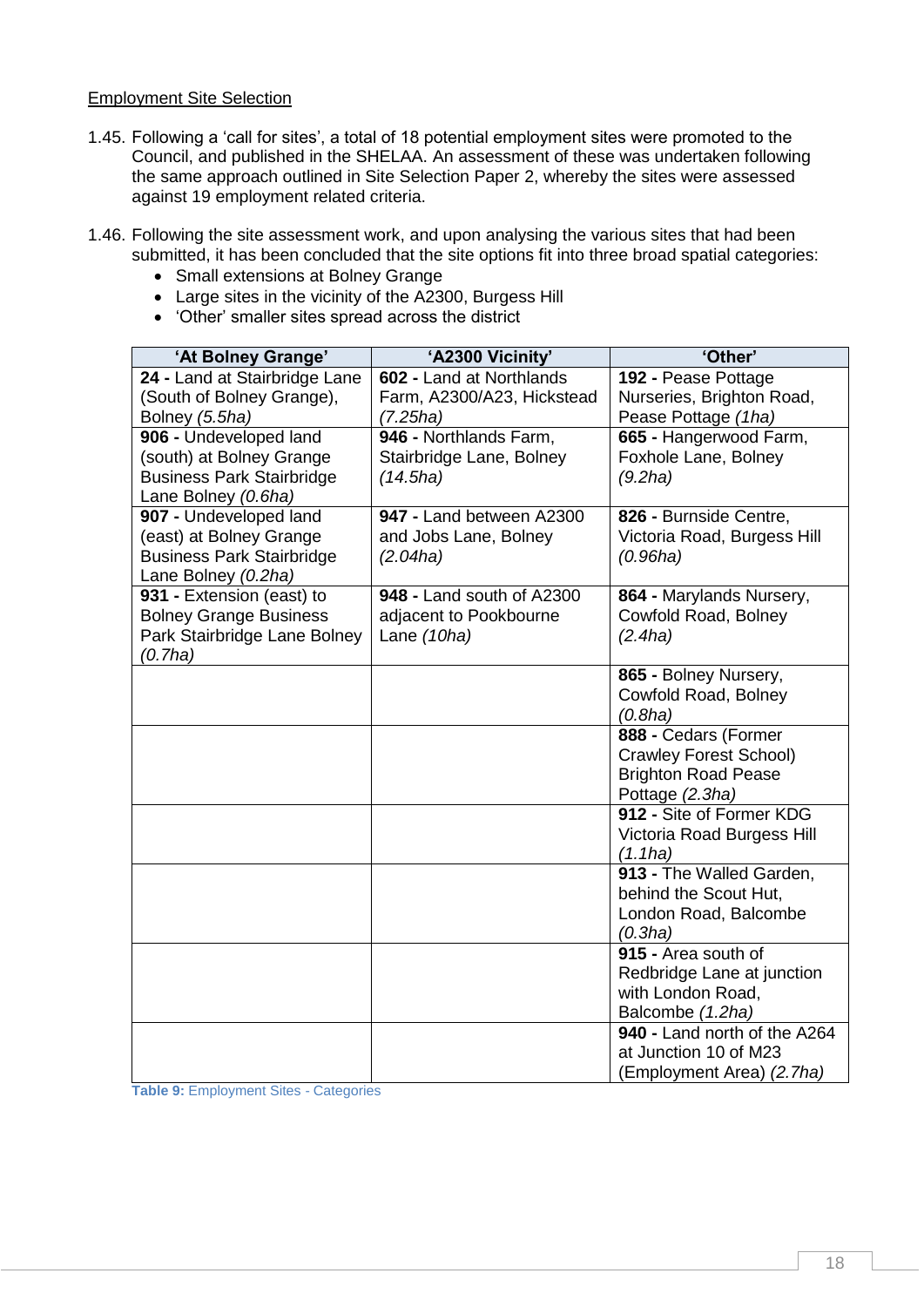- 1.47. These three broad spatial options represent reasonable alternatives for assessment in the Sustainability Appraisal, in order to determine the most sustainable approach to allocating additional employment sites.
	- **A:** Small extensions at Bolney Grange
	- **B:** Large sites in the vicinity of the A2300, Burgess Hill
	- **C:** 'Other' smaller sites spread across the district

#### **Appraisal Conclusion**

Options **(a)** and **(c)** perform positively against the social and economic objectives as they would encourage existing business to grow as well as encouraging new business use across the district.

Whilst option **(b)** would also encourage new business to the district, this is located in one area (on the edge of Burgess Hill) and would not provide well-needed employment land in other locations – noting that the District Plan strategy involves housing growth at nearly all settlements within the district according to the settlement hierarchy (District Plan policies DP4/DP6) and employment opportunities should be provided to match, where possible.

In particular, the location of the sites within option **(b)** are likely to have negative impacts on the transport objective due to their proximity to the already adopted strategic site (Northern Arc), location for a Science and Technology Park and significant employment allocation in the District Plan (The Hub, currently under construction).

#### **Preferred Option: A / C**

<span id="page-19-0"></span>**Table 10:** Employment Strategy - Conclusion

- 1.48. There are no negative impacts expected from either option A or C. As one of the objectives of the District Plan is to encourage economic growth as well as allowing existing businesses to expand, it is proposed that both options would assist in meeting this objective. Therefore, both options are proposed within the Site Allocations DPD.
- 1.49. As a result of the above appraisal, the various sites categorised as 'other' are appraised individually within the Main Report to ensure the most suitable and sustainable sites are selected for allocation alongside the collection of small-scale expansions at Bolney Grange. Sites highlighted in green are those that performed well against the sustainability objectives and are proposed for allocation in the DPD. The full appraisal of these sites can be found in the Main Report.

| <b>Ref</b>  | <b>Site</b>                                             | <b>SHELAA</b> | Area<br>(ha) |
|-------------|---------------------------------------------------------|---------------|--------------|
| A           | Pease Pottage Nurseries,<br><b>Brighton Road, Pease</b> | 192           |              |
|             | Pottage                                                 |               |              |
| B           | Hangerwood Farm,                                        | 665           | 9.2          |
|             | Foxhole Lane, Bolney                                    |               |              |
| $\mathbf C$ | <b>Burnside Centre, Victoria</b>                        | 826           | 0.96         |
|             | Road, Burgess Hill                                      |               |              |
| D           | Marylands Nursery,                                      | 864           | 2.4          |
|             | <b>Cowfold Road, Bolney</b>                             |               |              |
| E           | <b>Bolney Nursery, Cowfold</b>                          | 865           | 0.8          |
|             | Road, Bolney                                            |               |              |
| F           | <b>Cedars (Former Crawley</b>                           | 888           | 2.3          |
|             | <b>Forest School) Brighton</b>                          |               |              |
|             | <b>Road Pease Pottage</b>                               |               |              |
| G           | <b>Site of Former KDG</b>                               | 912           | 1.1          |
|             | <b>Victoria Road Burgess Hill</b>                       |               |              |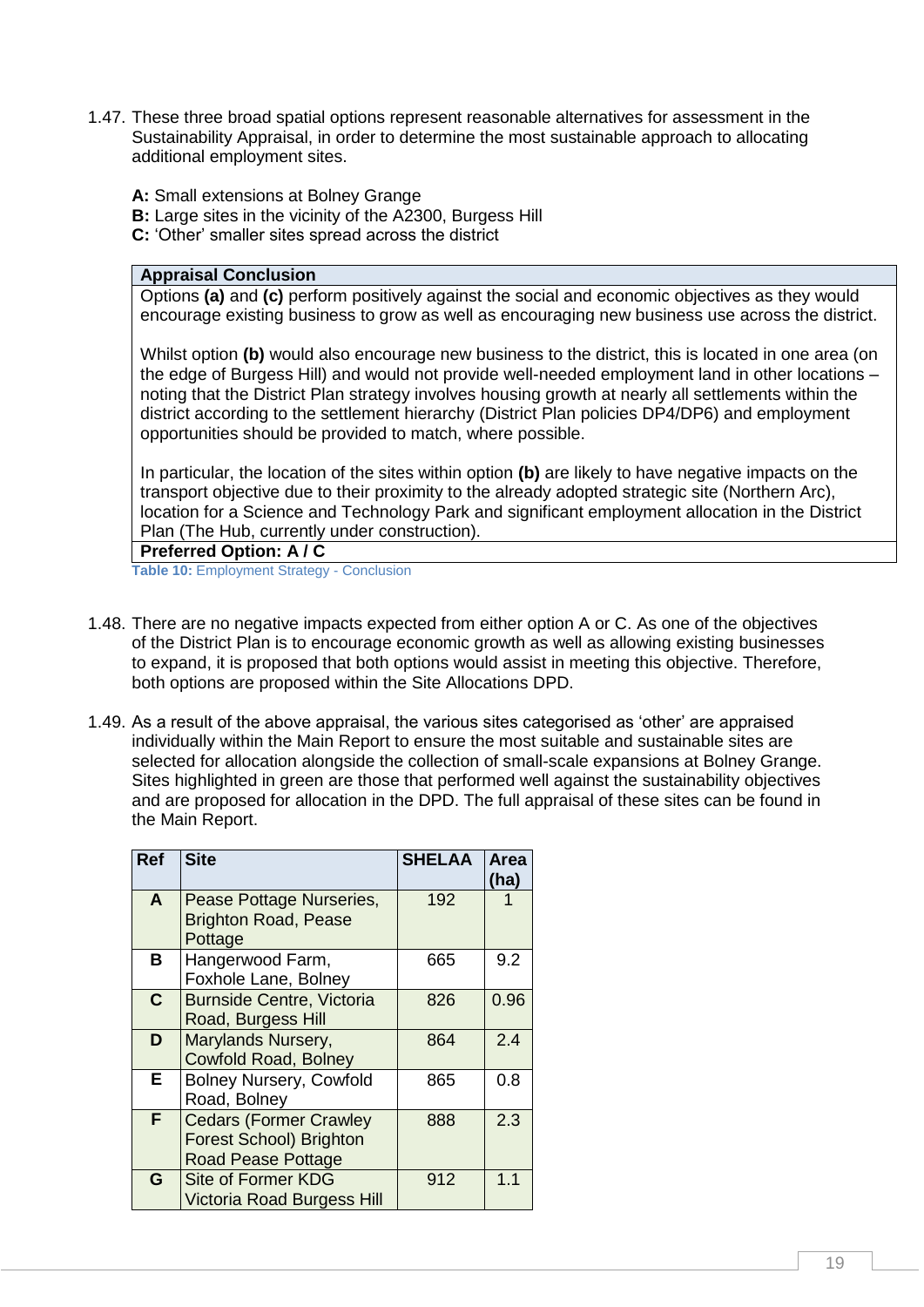| н | The Walled Garden,<br>behind the Scout Hut,<br>London Road, Balcombe      | 913 | 0.3 |
|---|---------------------------------------------------------------------------|-----|-----|
|   | Area south of Redbridge<br>Lane at junction with<br>London Road, Balcombe | 915 | 1.2 |
|   | Land north of the A264 at<br>Junction 10 of M23<br>(Employment Area)      | 940 | 2.7 |

<span id="page-20-0"></span>**Table 11:** Employment Sites Conclusion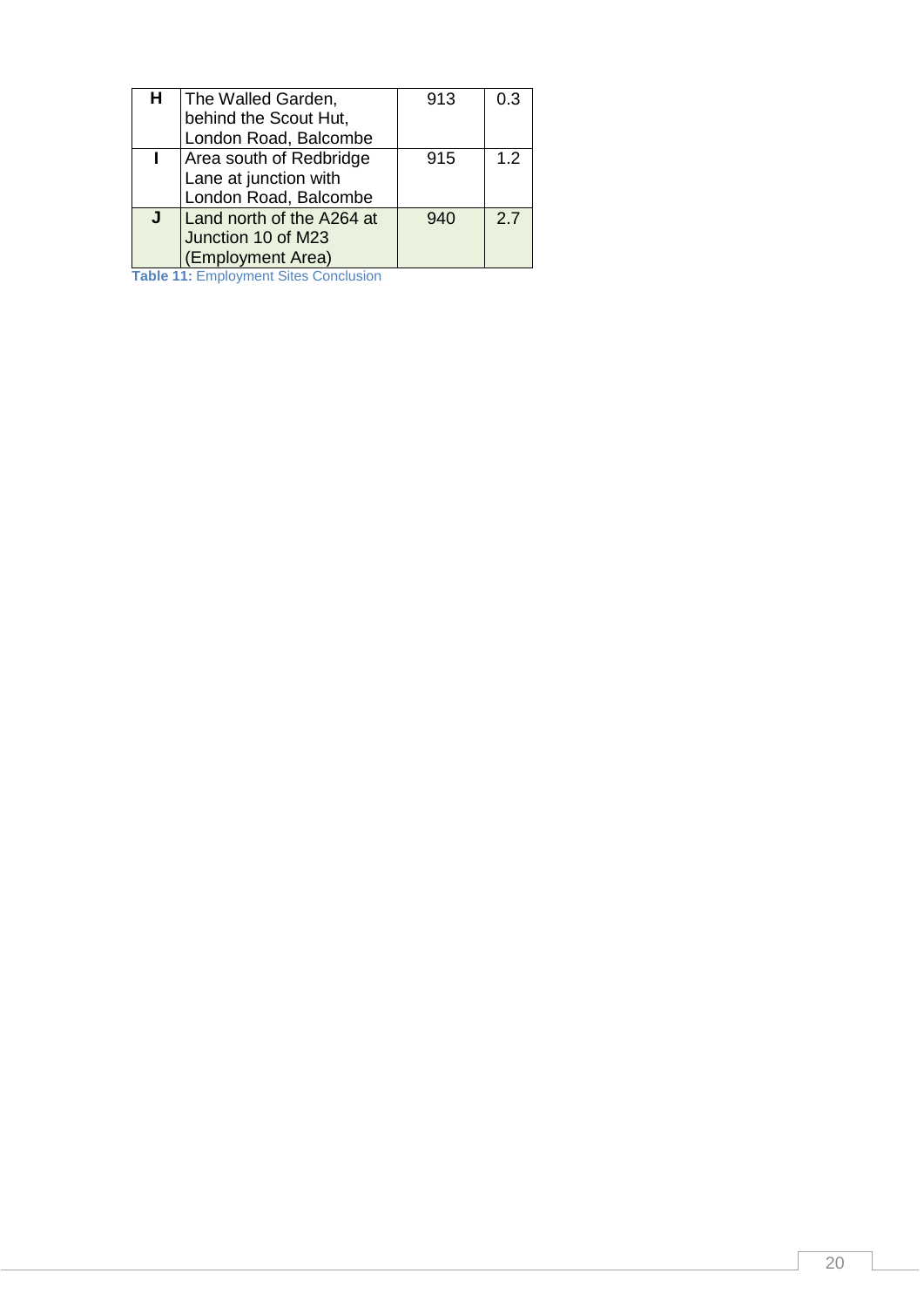#### <span id="page-21-0"></span>**Science and Technology Park**

- 1.50. District Plan policy **DP1: Sustainable Economic Development** identifies a broad location to the west of Burgess Hill for a Science and Technology Park (S&TP). The feasibility and potential for a new S&TP was examined in the Burgess Hill Employment Sites Study and potential locations examined in more detail within the S&TP Potential Locations Assessment.
- 1.51. The Burgess Hill Employment Sites Study concluded that the potential for and feasibility of a S&TP should be investigated further. However at a high level, it confirmed the scale and nature of the potential market and alignment to aims of the Local Enterprise Partnership (LEP), Gatwick Diamond and City Deal strategies.
- 1.52. During the District Plan process and initial work on the broad location, there was a single site option presented to the Council – site #801 "Land at Dumbrell's Farm, south of the A2300". As this was the only option presented to the Council within the environs of the broad location identified, and no other options were presented within the rest of the district, this site was used as a proxy for the assessment work that accompanied the District Plan.
- 1.53. As part of the Council's 'Call for Sites' exercise for the SHELAA, a second option was presented to the Council – site #949 "Land to the north of A2300". Both sites are of a similar size, approximately 50ha, and propose comparable levels of employment. They are therefore both considered as Reasonable Alternatives for assessment in the Sustainability Appraisal.

#### **Science and Technology Park – Site Options Reasonable Alternatives for Assessment**

#### **Option A:**

SHELAA #949 "Land to the north of A2300"

#### **Option B:**

SHELAA #801 "Land at Dumbrell's Farm, south of the A2300"

| <b>Objective</b>     | A                       | в                       | <b>Assessment</b>                                                                                                                                                                                                                                                                      |
|----------------------|-------------------------|-------------------------|----------------------------------------------------------------------------------------------------------------------------------------------------------------------------------------------------------------------------------------------------------------------------------------|
| 1 - Housing          | $\overline{\mathbf{0}}$ | $\bf{0}$                | There are no direct impacts expected against this objective.                                                                                                                                                                                                                           |
| 2 - Health           | $\overline{\mathbf{0}}$ | $\overline{\mathbf{0}}$ | There are no direct impacts expected against this objective.                                                                                                                                                                                                                           |
| <b>3 - Education</b> | ÷                       | ÷.                      | Both sites propose links to educational establishments in order to<br>provide opportunities for people to work once leaving school,<br>college or university.                                                                                                                          |
| 4 - Retail           | ÷                       | ÷.                      | Both sites include an element of small-scale retail and community<br>facility provision (convenience store/café/crèche/etc) on-site as<br>an ancillary use to the employment provision, for the benefit of<br>workers on-site and those living locally.                                |
| 5 - Communities      | ÷                       | ?                       | Option (a) proposes pedestrian and cycle links directly to the<br>adjacent Northern Arc strategic site, therefore providing a better<br>linkage to this area than option (b).                                                                                                          |
| 6 - Flood Risk       |                         | --                      | Option (a) includes a small area of flood risk within its northern<br>boundary, although this is likely to be avoided. Option (b)<br>includes a similar amount of flood risk on its southern boundary,<br>although quite a significant area within the western section of the<br>site. |
| 7 - Land Use         |                         |                         | Both sites propose significant use of greenfield land, therefore are<br>likely to have a negative impact on this objective.                                                                                                                                                            |
| 8 - Biodiversity     |                         | --                      | Due to their scale and greenfield location, both sites are likely to<br>impact negatively on biodiversity and appropriate mitigation must<br>be provided. In particular, option (b) has large areas of ancient                                                                         |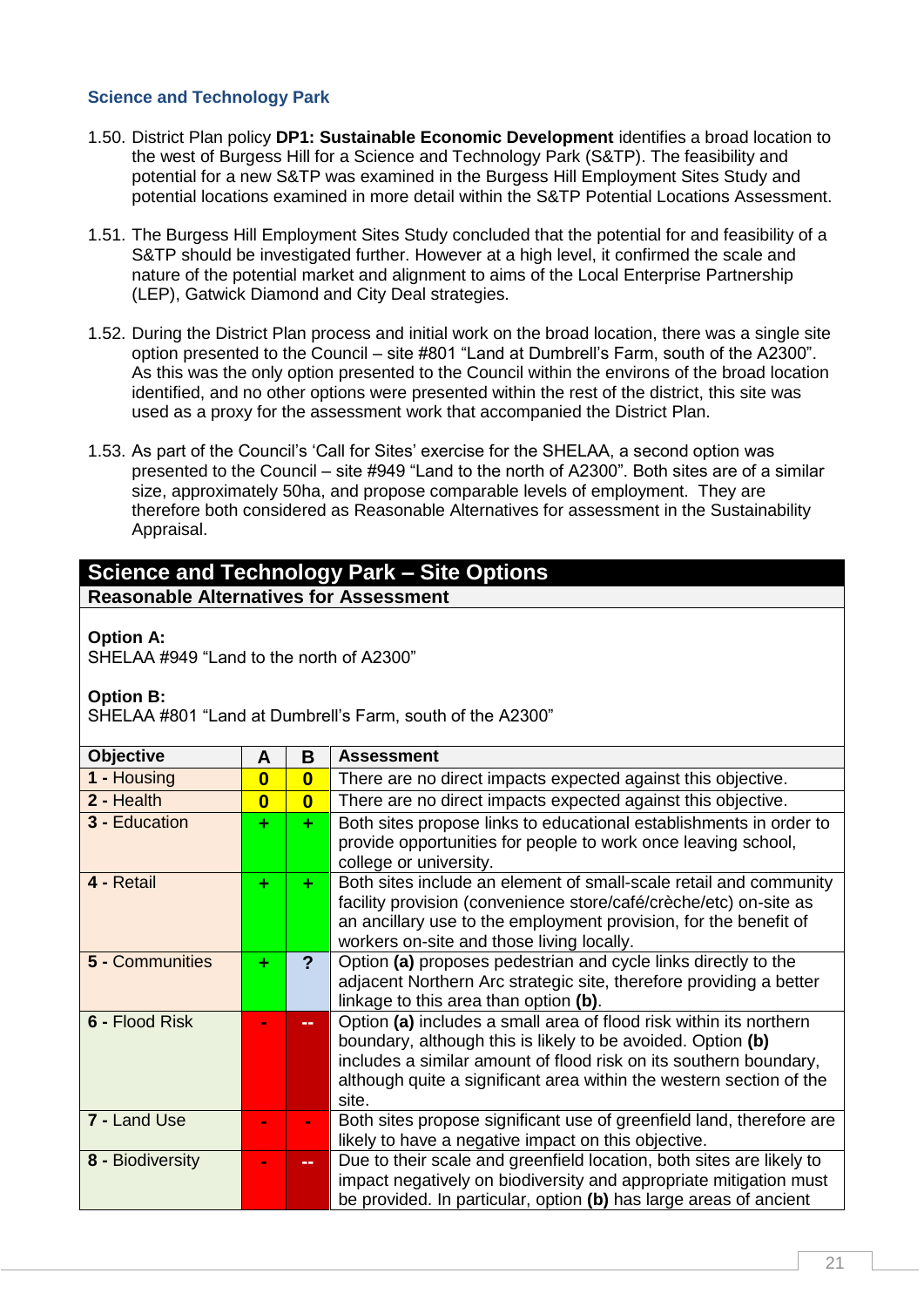|                   |                         |                         | woodland and accompanying 15m buffer within the site boundary.                                                                     |
|-------------------|-------------------------|-------------------------|------------------------------------------------------------------------------------------------------------------------------------|
| 9 - Countryside   |                         |                         | Both sites propose significant use of greenfield land, therefore are                                                               |
|                   |                         |                         | likely to have a negative impact on this objective. Both options                                                                   |
|                   |                         |                         | propose landscape mitigation to minimise the impact of the                                                                         |
|                   |                         |                         | development on the wider landscape.                                                                                                |
| 10 - Historic     | $\overline{\mathbf{0}}$ | $\overline{\mathbf{0}}$ | There are no impacts expected against this objective as there are                                                                  |
|                   |                         |                         | no listed buildings/conservation areas likely to be impacted by                                                                    |
|                   |                         |                         | these options.                                                                                                                     |
| 11 - Transport    | $\overline{?}$          |                         | Both sites involve significant development which would be                                                                          |
|                   |                         |                         | accessed by the A2300. Both schemes have proposed an access<br>arrangement - whilst further work will be required to confirm final |
|                   |                         |                         | designs and capacity of these arrangements, option (a) proposes                                                                    |
|                   |                         |                         | access via an upgrade to an existing roundabout, whereas option                                                                    |
|                   |                         |                         | (b) proposes an additional junction. The addition of a further                                                                     |
|                   |                         |                         | junction is more likely to have a negative impact on traffic flow on                                                               |
|                   |                         |                         | the A2300 and could cause knock-on delays at other junctions.                                                                      |
|                   |                         |                         | The Mid Sussex Transport Model anticipates fewer 'severe'                                                                          |
|                   |                         |                         | impacts on junctions for option (a) than (b).                                                                                      |
| 12 - Energy/Waste | ٠                       | $\overline{?}$          | Whilst both options propose green technologies and sustainable                                                                     |
|                   |                         |                         |                                                                                                                                    |
|                   |                         |                         | energy use, option (a) includes a currently permitted solar farm                                                                   |
|                   |                         |                         | within the same ownership.                                                                                                         |
| <b>13 - Water</b> | $\overline{?}$          | $\overline{?}$          | Both options are likely to increase water usage, although                                                                          |
|                   |                         |                         | sustainable measures should be in place to minimise impact on                                                                      |
|                   |                         |                         | this objective.                                                                                                                    |
| 14 - Regeneration | $++$                    | $+ +$                   | Both options are likely to encourage regeneration of town and                                                                      |
|                   |                         |                         | village centres due to their size, and the potential for the                                                                       |
|                   |                         |                         | associated workforce to use the facilities, particularly within                                                                    |
|                   |                         |                         | Burgess Hill Town Centre.                                                                                                          |
| 15 - Employment   | $++$                    | $++$                    | Both options will provide significant employment opportunities                                                                     |
|                   |                         |                         | close to planned development at Burgess Hill, enabling the                                                                         |
|                   |                         |                         | workforce to live and work in close proximity therefore reducing                                                                   |
|                   |                         |                         | the need to out-commute.                                                                                                           |
| 16 - Ec. Growth   | $++$                    | $++$                    | Both options will contribute to economic growth by providing                                                                       |
|                   |                         |                         | significant employment land, and encouraging high-value<br>businesses to locate to Mid Sussex.                                     |

# **Summary of Appraisal:**

Both sites will provide significant employment opportunities for the local workforce, as well as meeting employment needs on a wider, regional basis due to the uses proposed. The broad location of a Science and Technology Park was established within the District Plan (DP1) and the benefits of the principle were examined and approved during this process. Whilst both sites are in close proximity, there are a few differences between the two.

The main differences relate to the environmental sustainability objectives.

Option **(b)** includes significant areas of flood risk and ancient woodland, whereas option **(a)** does not. These areas would need to be avoided and mitigated as appropriate, which may reduce the developable area of the site.

Of greater significance is the impact on the transport objective. Whilst both sites are likely to increase the level of highways movements on the network, and will be subject to further testing ahead of submission, it is anticipated through the Mid Sussex Transport Model that there will be fewer 'severe' junction impacts for option **(a)** compared to **(b)**. Likewise, the access arrangements proposed for option **(a)** are favourable compared to **(b)** due to their potential to have less harmful impact on traffic flow on the A2300. These elements will be subjected to further testing.

## **Cross-Border Impacts:**

None expected.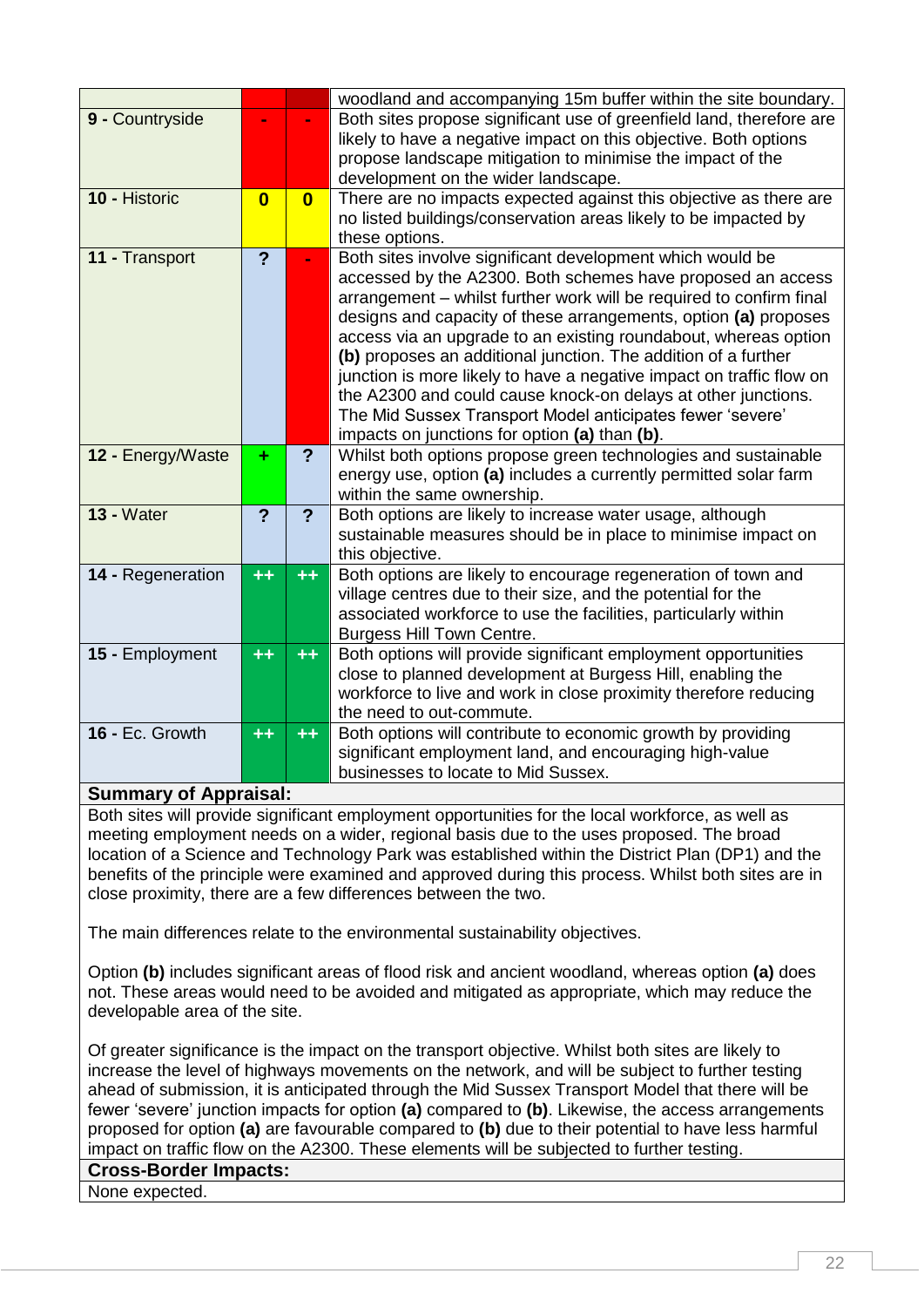| <b>Recommendations and Mitigation Measures:</b>                                          |                                                                                            |  |  |
|------------------------------------------------------------------------------------------|--------------------------------------------------------------------------------------------|--|--|
|                                                                                          | Negative impacts are expected on land use, countryside and biodiversity objectives. Policy |  |  |
| requirements should ensure that any negative impact on these is minimised, by requesting |                                                                                            |  |  |
| sufficient mitigation.                                                                   |                                                                                            |  |  |
| <b>Preferred</b>                                                                         | А                                                                                          |  |  |
| <b>Option:</b>                                                                           |                                                                                            |  |  |

1.54. In sustainability terms, site option A "Land to the north of A2300" performs more positively against the objectives than option B, particularly related to transport. Site Selection Paper 4: Employment details the thorough site selection process, which includes non-sustainability considerations, that has taken place to determine the preferred option.

# <span id="page-23-0"></span>**Generic Policies**

- 1.55. The Site Allocations DPD also intends to contain a number of generic policies. These have been identified as a result of monitoring District Plan policies, or as supplementary to the proposed housing and employment allocations to facilitate delivery. The following policy areas are proposed, and are appraised in full within the Main Report:
	- Existing Employment Sites
	- Safeguarding of Land for and Delivery of Strategic Highway Improvements
	- Wivelsfield Railway Station
	- Burgess Hill / Haywards Heath Multifunctional Network
	- Air Quality

| <b>Policy</b>                                                                                                                                                                                                                                                                                                                                                                                                                         | <b>Conclusion</b>                                                                                                                                                                                                                                                                                                                                                                                                                                                                                                                                                                                                                                                                                                                                                                                                                                                                                                                                                                                                                                                                                      |
|---------------------------------------------------------------------------------------------------------------------------------------------------------------------------------------------------------------------------------------------------------------------------------------------------------------------------------------------------------------------------------------------------------------------------------------|--------------------------------------------------------------------------------------------------------------------------------------------------------------------------------------------------------------------------------------------------------------------------------------------------------------------------------------------------------------------------------------------------------------------------------------------------------------------------------------------------------------------------------------------------------------------------------------------------------------------------------------------------------------------------------------------------------------------------------------------------------------------------------------------------------------------------------------------------------------------------------------------------------------------------------------------------------------------------------------------------------------------------------------------------------------------------------------------------------|
| <b>Existing Employment Sites</b>                                                                                                                                                                                                                                                                                                                                                                                                      | As there is a current District Plan policy in place                                                                                                                                                                                                                                                                                                                                                                                                                                                                                                                                                                                                                                                                                                                                                                                                                                                                                                                                                                                                                                                    |
| Option (a):<br>To have a policy that supplements District Plan<br>Policy DP1: Sustainable Economic<br><b>Development</b> by providing additional policy<br>requirements relating to the protection of<br>existing employment sites, whilst supporting<br>their expansion where appropriate.<br>Option (b):<br>To not have this policy, and therefore rely on<br>District Plan Policy DP1: Sustainable<br><b>Economic Development.</b> | to protect existing employment sites, both<br>options are similar in their appraisal and have<br>mostly positive impacts on the sustainability<br>objectives. By having a new policy in the Site<br>Allocations DPD (option (a)), which defines such<br>areas on the proposals map and sets a criteria<br>about what development is appropriate within,<br>adjacent to or within the vicinity of these sites, a<br>more robust policy framework is in place to<br>protect and allow for appropriate expansion of<br>these important sites.<br>The more robust policy provided by option (a)<br>explains the greater number of significantly<br>positive scores in comparison to option (b),<br>particular on environmental and economic<br>sustainability objectives which have a more<br>direct link to the proliferation of employment<br>sites in the District. In terms of the social<br>sustainability objectives, both options have a<br>likely positive impact, though it is somewhat<br>difficult to quantify the effect of each option on<br>social objectives.<br><b>Preferred Option: A</b> |
| Safeguarding of Land for and Delivery of                                                                                                                                                                                                                                                                                                                                                                                              | As there is a current District Plan policy in place                                                                                                                                                                                                                                                                                                                                                                                                                                                                                                                                                                                                                                                                                                                                                                                                                                                                                                                                                                                                                                                    |
| <b>Strategic Highway Improvements</b>                                                                                                                                                                                                                                                                                                                                                                                                 | which provides transport-related requirements                                                                                                                                                                                                                                                                                                                                                                                                                                                                                                                                                                                                                                                                                                                                                                                                                                                                                                                                                                                                                                                          |
|                                                                                                                                                                                                                                                                                                                                                                                                                                       | for development, both options are similar in their                                                                                                                                                                                                                                                                                                                                                                                                                                                                                                                                                                                                                                                                                                                                                                                                                                                                                                                                                                                                                                                     |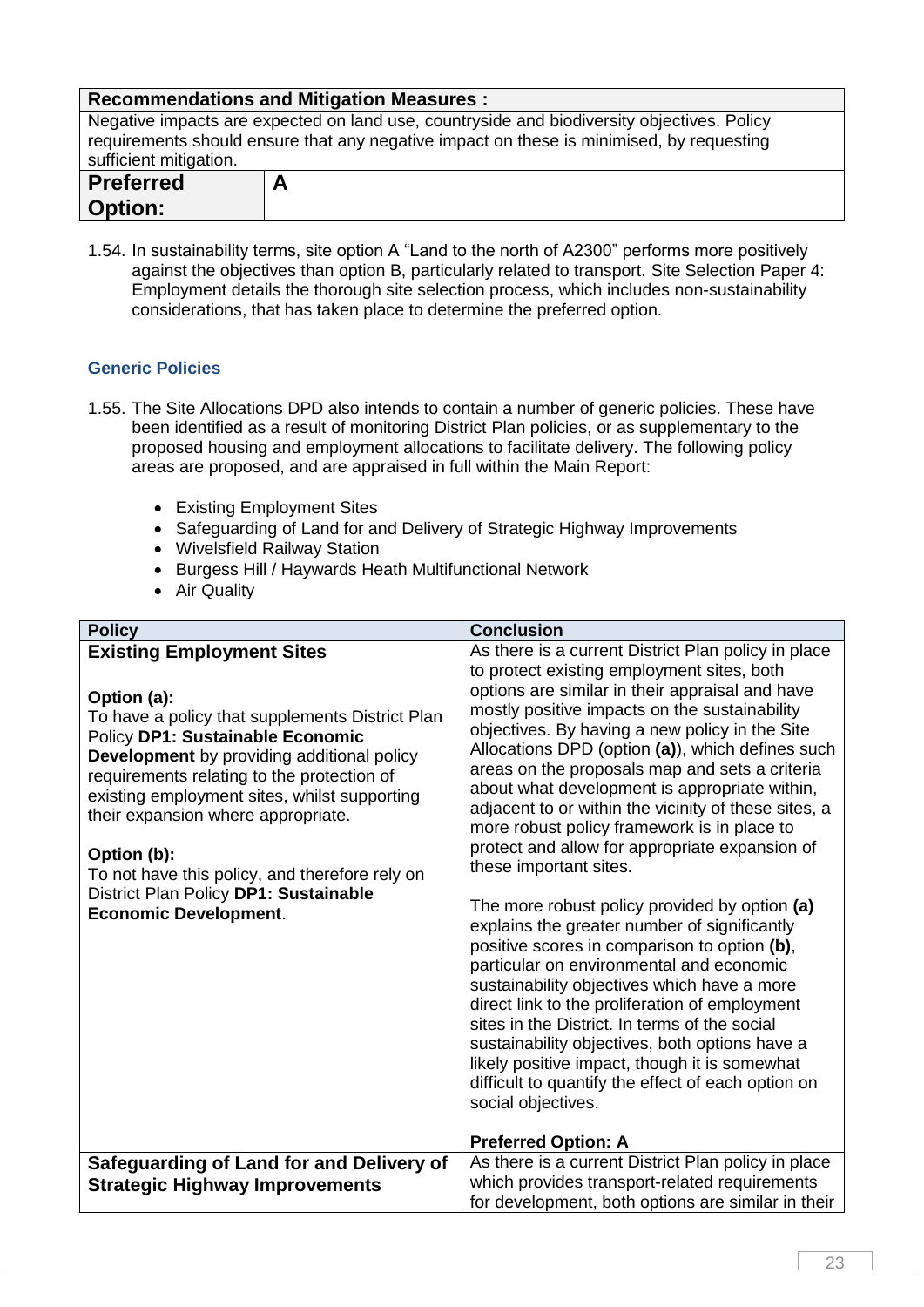| <b>Policy</b>                                                                                                                                                                                                                                                                                                                                                                                                              | <b>Conclusion</b>                                                                                                                                                                                                                                                                                                                                                                                                                                                                                                                                                                                                                                                                                                                                                                                                                                                                                                                                                                                                                                                                                                                                                                                                                                     |
|----------------------------------------------------------------------------------------------------------------------------------------------------------------------------------------------------------------------------------------------------------------------------------------------------------------------------------------------------------------------------------------------------------------------------|-------------------------------------------------------------------------------------------------------------------------------------------------------------------------------------------------------------------------------------------------------------------------------------------------------------------------------------------------------------------------------------------------------------------------------------------------------------------------------------------------------------------------------------------------------------------------------------------------------------------------------------------------------------------------------------------------------------------------------------------------------------------------------------------------------------------------------------------------------------------------------------------------------------------------------------------------------------------------------------------------------------------------------------------------------------------------------------------------------------------------------------------------------------------------------------------------------------------------------------------------------|
| Option (a):<br>To have a policy that supplements District Plan<br>Policy DP 21: Transport by providing an<br>additional policy to safeguard land to support<br>the delivery of transport schemes, identified in<br>relation to the Site Allocations DPD, to ensure<br>that proposed development is sustainable.<br>Option (b):<br>To not have this policy, and therefore rely on<br>District Plan Policy DP 21: Transport. | appraisal and have mostly positive impacts on<br>the sustainability objectives. By having a new<br>policy in the Site Allocations DPD (option (a)),<br>which safeguards areas on the proposals map<br>and aims to restrict harmful development, a<br>more robust policy framework is in place to<br>protect these important sites.<br>The more robust policy provided by option (a)<br>explains the greater number of significantly<br>positive scores in comparison to option (b),<br>particularly on economic sustainability<br>objectives which have a more natural benefit to<br>be had from highways improvements. Both<br>options also have a likely positive impact on<br>social sustainability objectives, not because<br>they increase provision but because they<br>increase accessibility to local facilities. There<br>are also positive impacts to be had by option (a)<br>in relation to environmental sustainable<br>objectives; option (b) has a negative impact on<br>the land use objective because without the<br>proposed new policy, the identified land is at<br>risk of inappropriate development.                                                                                                                             |
|                                                                                                                                                                                                                                                                                                                                                                                                                            | <b>Preferred Option: A</b>                                                                                                                                                                                                                                                                                                                                                                                                                                                                                                                                                                                                                                                                                                                                                                                                                                                                                                                                                                                                                                                                                                                                                                                                                            |
| <b>Wivelsfield Railway Station</b><br>Option (a):<br>To have a policy which safeguards Land to the<br>west of Wivelsfield Railway Station to support<br>the delivery of a package of improvements at<br>Wivelsfield Railway Station.<br>Option (b):<br>To not have this policy, and therefore rely upon<br>other existing Development Plan policies and<br>the NPPF.                                                       | There is nothing in the current Development<br>Plan which provides a specific policy for<br>Wivelsfield Railway Station. Without the<br>proposed new policy, there is unlikely to be<br>severe negative impacts across the board, but<br>there are a few notable negative impacts should<br>the Development Plan proceed without a new<br>policy (option (b)). Particularly in terms of land<br>use and transport objectives, there is a risk that<br>without a new policy, the site could be<br>developed for inappropriate uses.<br>By having a new policy in the Site Allocations<br>DPD (option (a)), which safeguards land at<br>Wivelsfield Railway Station on the proposals<br>map and aims to restrict harmful development, a<br>more robust policy framework is in place to<br>protect this important sites.<br>The robust policy provided by option (a)<br>explains the greater number of positive impacts<br>in comparison to option (b), particularly on<br>economic sustainability objectives where there<br>are likely to be positive impacts to be gained<br>from improvements to strategic sustainable<br>transport links. This too has a positive impact on<br>the transport sustainability objective.<br><b>Preferred Option: A</b> |
| <b>Burgess Hill / Haywards Heath</b>                                                                                                                                                                                                                                                                                                                                                                                       | There is nothing in the current Development                                                                                                                                                                                                                                                                                                                                                                                                                                                                                                                                                                                                                                                                                                                                                                                                                                                                                                                                                                                                                                                                                                                                                                                                           |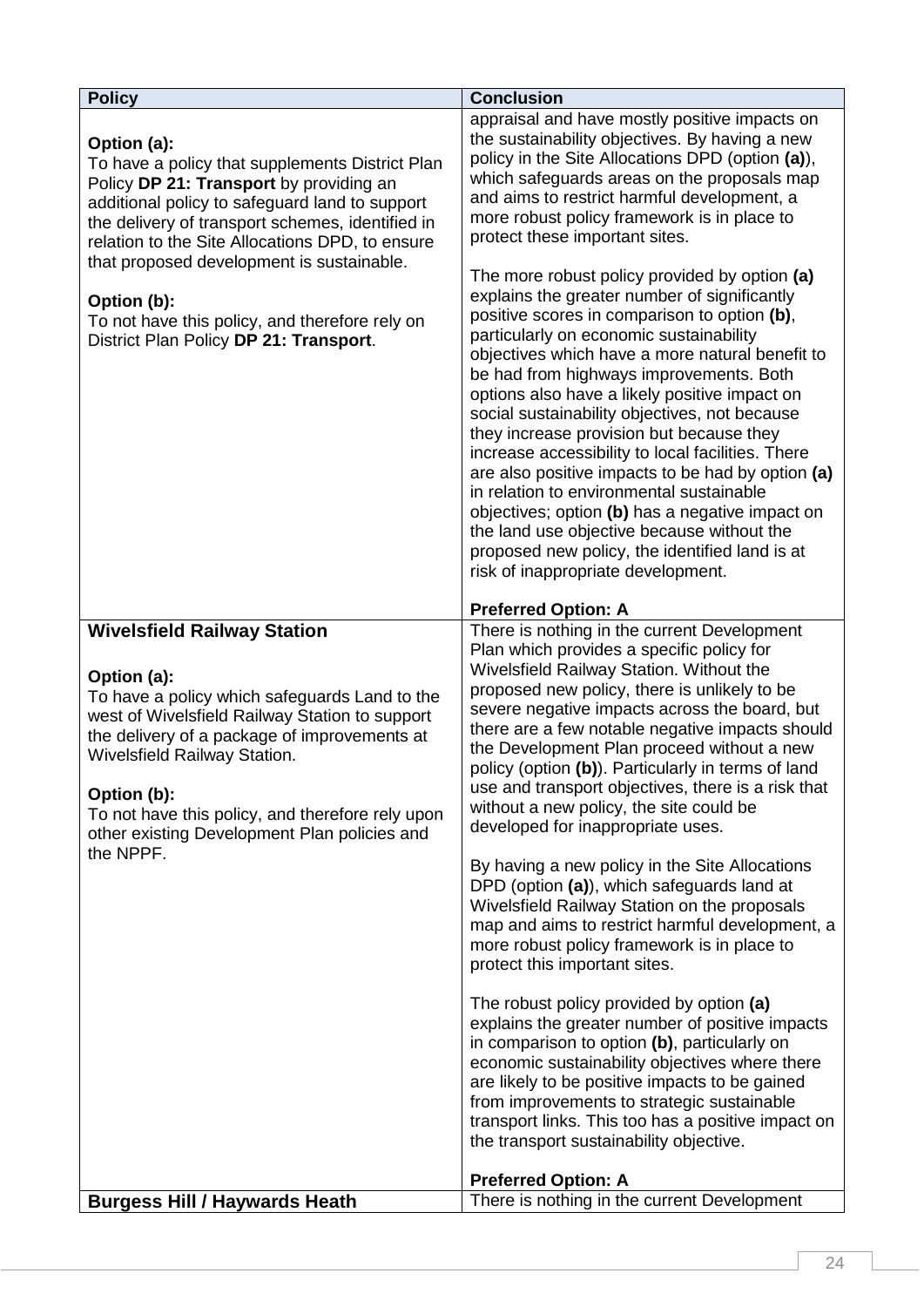| <b>Policy</b>                                                                                                                                                                                                                                                                                                                                                                                                                                                                                                  | <b>Conclusion</b>                                                                                                                                                                                                                                                                                                                                                                                                                                                                                                                                                                                                                                                                                                                                                                                                                                                                                                                                                                                                                                                                                                                                                                                                                                                                                                                                                   |
|----------------------------------------------------------------------------------------------------------------------------------------------------------------------------------------------------------------------------------------------------------------------------------------------------------------------------------------------------------------------------------------------------------------------------------------------------------------------------------------------------------------|---------------------------------------------------------------------------------------------------------------------------------------------------------------------------------------------------------------------------------------------------------------------------------------------------------------------------------------------------------------------------------------------------------------------------------------------------------------------------------------------------------------------------------------------------------------------------------------------------------------------------------------------------------------------------------------------------------------------------------------------------------------------------------------------------------------------------------------------------------------------------------------------------------------------------------------------------------------------------------------------------------------------------------------------------------------------------------------------------------------------------------------------------------------------------------------------------------------------------------------------------------------------------------------------------------------------------------------------------------------------|
| <b>Multifunctional Network</b><br>Option (a):<br>To have a policy for the Burgess Hill/ Haywards<br>Heath Multifunctional Network which supports<br>the delivery of a programme of sustainable<br>transport infrastructure improvements to support<br>development, particularly strategic development<br>at Burgess Hill.<br>Option (b):<br>To not have this policy, and therefore rely upon<br>other existing Development Plan policies and<br>the NPPF.                                                      | Plan which provides a specific policy for<br>Burgess Hill/ Haywards Heath Multifunctional<br>Network. Without the proposed new policy,<br>there is unlikely to be severe negative impacts<br>across the board, but there are a few notable<br>negative impacts should the Development Plan<br>proceed without a new policy (option (b)). There<br>is a risk that without a new policy, the identified<br>areas could be developed for alternative uses.<br>By having a new policy in the Site Allocations<br>DPD (option (a)), which provides policy on the<br>proposals map and aims to restrict harmful<br>development, a more robust policy framework is<br>in place to protect this important sites.<br>Option (a) has multiple positive sustainability<br>impacts; the introduction of a multifunctional<br>network between Haywards Heath and Burgess<br>Hill could bring social, environmental and<br>economic benefits. However, this option could<br>negatively impact upon the sustainable<br>objective for the countryside, as it could bring<br>potentially harmful development to what is<br>currently, mostly open countryside.<br>Nonetheless, the impact should be low because<br>development is likely to constitute little more<br>than a foot/cycle/bridle path that is also likely to<br>improve access to and enjoyment of the<br>countryside. |
|                                                                                                                                                                                                                                                                                                                                                                                                                                                                                                                |                                                                                                                                                                                                                                                                                                                                                                                                                                                                                                                                                                                                                                                                                                                                                                                                                                                                                                                                                                                                                                                                                                                                                                                                                                                                                                                                                                     |
|                                                                                                                                                                                                                                                                                                                                                                                                                                                                                                                | <b>Preferred Option: A</b>                                                                                                                                                                                                                                                                                                                                                                                                                                                                                                                                                                                                                                                                                                                                                                                                                                                                                                                                                                                                                                                                                                                                                                                                                                                                                                                                          |
| <b>Air Quality</b><br>Option (a):<br>To have a policy that supplements District Plan<br>Policy DP29: Noise, Air and Light Pollution<br>by providing additional policy requirements for<br>when an air quality assessment may be<br>required, for example, in relation to an AQMAs.<br>It also addresses potential air quality impacts for<br>the Ashdown Forest SPA and SAC.<br>Option (b):<br>To not have this policy, and therefore rely on<br>District Plan Policy DP29: Noise, Air and Light<br>Pollution. | In protecting residents' quality of life from<br>unacceptable levels air pollution, option (a) and<br>(b) have many positive impacts on the social<br>and environmental sustainability objectives,<br>though have no identified impact on the<br>economic objectives.<br>There are no identified negative impacts should<br>the Development Plan proceed without a new<br>policy about air quality, however, there a more<br>significantly positive impacts to be had should a<br>new policy be introduced through the Site<br>Allocations DPD.<br>By providing additional policy requirements for<br>when an air quality assessment may be<br>required, for example, in relation to an AQMAs,<br>and addressing potential air quality impacts for<br>the Ashdown Forest SAC (where air quality is a<br>factor), option (a) provides a more robust policy<br>framework than option (b) to ensure that any<br>negative impact of new development on air<br>quality is minimised and appropriately mitigated<br>when necessary.                                                                                                                                                                                                                                                                                                                                       |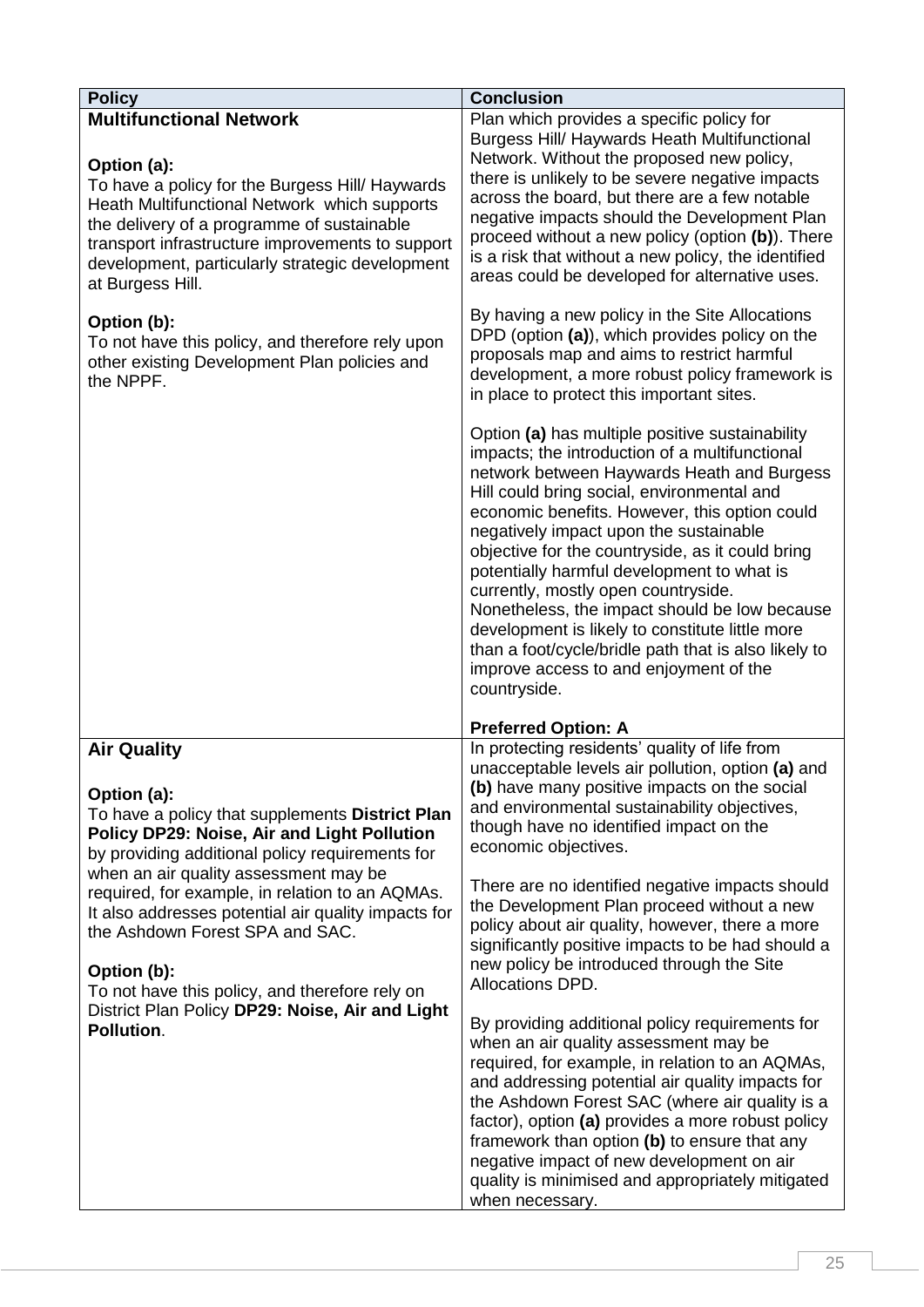| <b>Policy</b>                                  | <b>Conclusion</b>          |
|------------------------------------------------|----------------------------|
|                                                | <b>Preferred Option: A</b> |
| <b>Toble 12: Conorio Doligion Conolugional</b> |                            |

<span id="page-26-0"></span>**Table 12:** Generic Policies- Conclusions